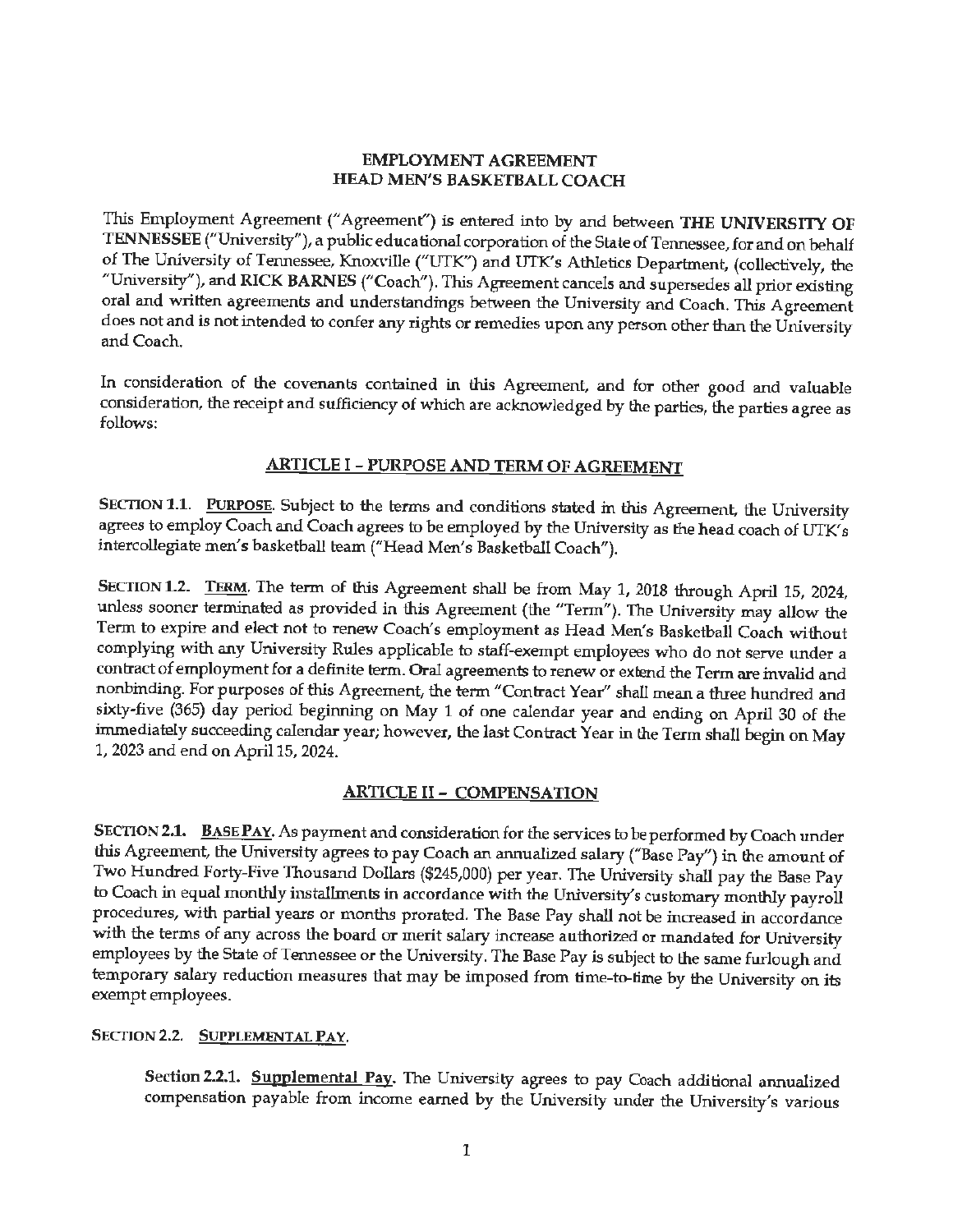broadcast, endorsement, and/ or consultation contracts ("Supplemental Pay") in accordance with the following schedule:

| <b>Contract Year</b>         | Supplemental Pay |
|------------------------------|------------------|
| May 1, 2018 - April 30, 2019 | \$3,005,000      |
| May 1, 2019 - April 30, 2020 | \$3,105,000      |
| May 1, 2020 - April 30, 2021 | \$3,205,000      |
| May 1, 2021 - April 30, 2022 | \$3,305,000      |
| May 1, 2022 - April 30, 2023 | \$3,405,000      |
| May 1, 2023 - April 15, 2024 | \$3,505,000      |

The University shall pay the Supplemental Pay to Coach in equal monthly installments in accordance with the University's customary monthly payroll procedures, with partial years or months prorated. Supplemental Pay shall not be increased in accordance with the terms of any across the board or merit salary increase authorized or mandated for University employees by the State of Tennessee or the University.

**Section 2.2.2. Supplemental Pay Services.** In consideration of the Supplemental Pay, Coach agrees, as reasonably directed by the Chancellor or Athletics Director to: participate in radio, television, internet, and other media shows, programs and appearances relating to the University's multi-media rights contract; carry out endorsement and consultation services described in the University's contracts with athletics shoe, equipment, and apparel manufacturers; carry out endorsement and consultation services described in the University's contract with the University's multi-media rights partner; and perform to a reasonable degree various public relations, University relations, alumni relations, community service, and fundraising services on behalf of the University. Such services shall not unreasonably interfere with Coach's duties with respect to games, practices or recruiting, or his preparation for games or practices. Coach shall use his best reasonable efforts to require that assistant coaches, other men's basketball staff, and men's basketball student-athletes comply with and cooperate in fulfilling the terms of the University's contracts with athletics shoe, equipment, and apparel manufacturers, and endorsement or consultation services as provided in the University's contract with the University's multi-media rights partner.

**SECTION 2.3. INCENTIVE COMPENSATION.** In recognition of exemplary athletic and academic performance by the men's basketball team (the "Team") and the additional work required by Coach therewith, and as an incentive for Coach to assist the Team in achieving the goals described below, the University agrees to pay Coach, if earned, annual incentive compensation in an amount equal to the sum of the highest amounts described in subsections 2.3.1-2.3.4, subject to all applicable state and federal tax reporting and withholding requirements:

**Section** 2.3.1. SEC **Achievements.** Either or both of the following:

| (a) | Winning the SEC Regular Season Championship |          |
|-----|---------------------------------------------|----------|
|     | (solo or shared) (as determined by the SEC) | \$50,000 |
| (b) | Winning the SEC Tournament Championship     | \$25,000 |

**Section 2.3.2. NCAA Achievement.** A maximum of one (1) of the following (payment based on highest goal achieved in this subsection):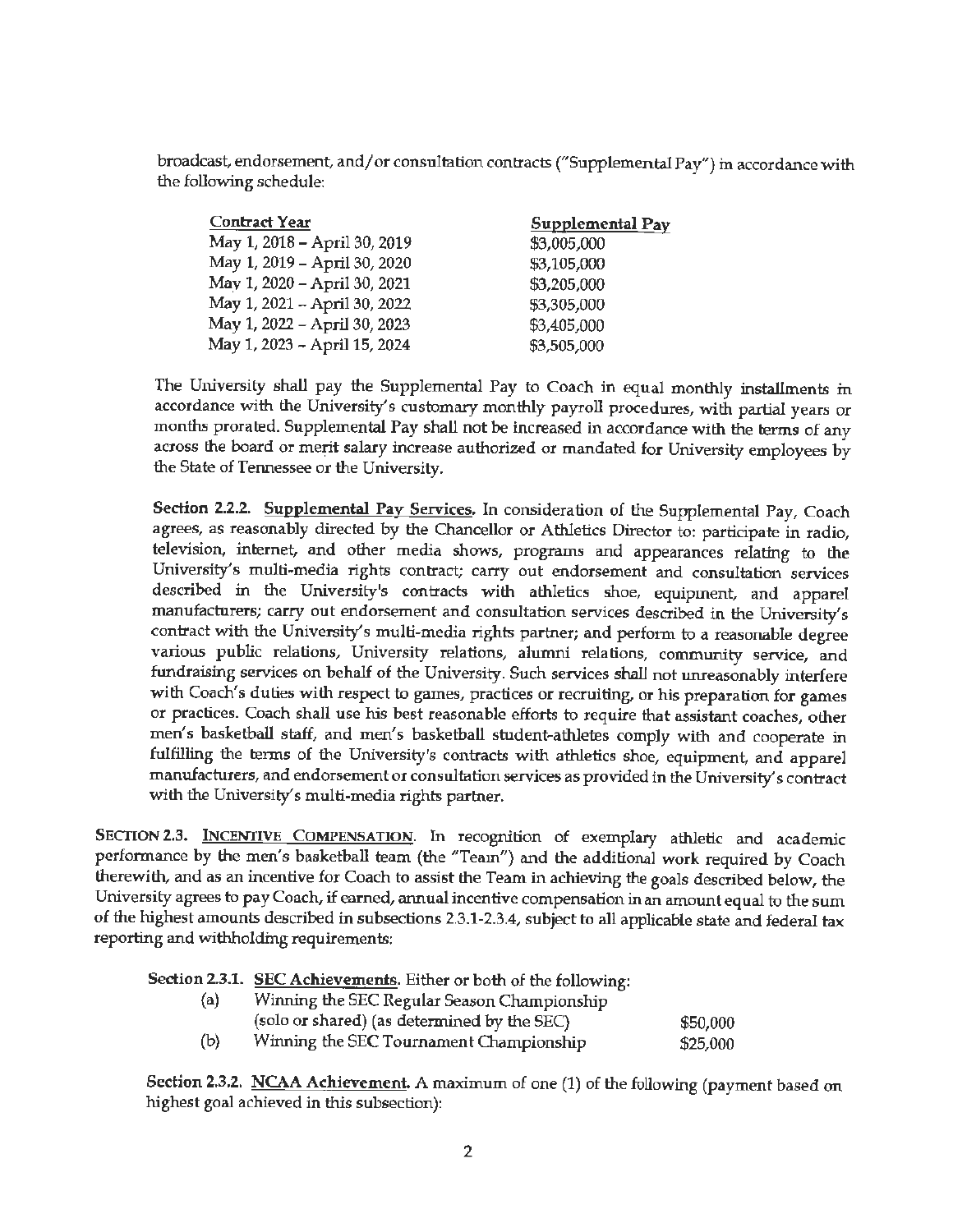| (a) | Winning the NCAA Championship    | \$500,000 |
|-----|----------------------------------|-----------|
| (b) | Appearing in the Final Four      | \$250,000 |
| (c) | Appearing in the Elite Eight     | \$200,000 |
| (d) | Appearing in the Sweet Sixteen   | \$150,000 |
| (e) | Appearing in the NCAA Tournament | \$125,000 |
|     |                                  |           |

### **Section 2.3.3. Coach of the Year Achievements.** Either or both of the following:

| (a) | AP National Coach of the Year (solo or shared) | \$50,000 |
|-----|------------------------------------------------|----------|
| (b) | AP SEC Coach of the Year (solo or shared)      | \$25,000 |

**Section 2.3.4. Academic Achievement.** A maximum of one (1) of the following (payment based on highest goal achieved in this subsection):

| (a) | Single year APR of 980 or greater | \$50,000 |
|-----|-----------------------------------|----------|
| (b) | Single year APR of 960 or greater | \$25,000 |

Annual incentive compensation due under Sections 2.3.1-2.3.3 shall be paid by the University on or before May 31 following the conclusion of the men's basketball season in which the goal was achieved. Annual incentive compensation due under Section 2.3.4 shall be paid by the University on or before June 30 following the NCAA's publication of APR scores. Annual incentive compensation described in this Section 2.3 shall be earned by and payable to Coach only if Coach is employed as the Head Men's Basketball Coach on the day of the event that forms the basis for the incentive compensation and, subject to the applicable termination provision(s) of this Agreement, any termination after such time that the compensation is earned by Coach shall not alleviate the University's obligation to pay such compensation to Coach.

SECTION 2.4. VEHICLE/VEHICLE ALLOWANCE. The University, in its sole discretion as to which option it selects, shall provide Coach with either: (a) two (2) vehicles of a quality, in terms of make and model, similar to vehicles provided to other University head coaches, for personal use by Coach; or (b) compensation in the amount of One Thousand Seven Hundred Dollars (\$1,700) per month as a vehicle allowance in lieu of Coach's participation in the Athletics Department's courtesy vehicle program. The University shall be solely responsible for maintaining liability insurance coverage on the vehicles provided to Coach under the courtesy vehicle program. Coach shall be solely responsible for maintaining full comprehensive and collision insurance coverage on the courtesy vehicles, for paying fuel costs, and for otherwise complying with the courtesy vehicle program. Coach acknowledges that the value of the courtesy vehicles or the amount of a vehicle allowance shall be reported as income and that Coach shall be responsible for payment of any income taxes associated with the vehicles or a vehicle allowance.

Section 2.5. TICKETS. The University shall make the following complimentary tickets available to Coach each Contract Year, which may not be sold or traded by Coach for anything of value;

- (a) Twelve (12) lower level men's basketball season tickets to home contests;
- (b) Two (2) parking passes for all men's basketball home contests;
- ( c) Eight (8) tickets to all men's basketball road games;
- {d) Twelve (12) tickets to all men's basketball postseason contests;
- (e) Four (4) season tickets to football home contests;
- $(f)$  One  $(1)$  parking pass for all football home contests;

Coach may use the tickets for the purpose of University business, and, if so used, the value of the tickets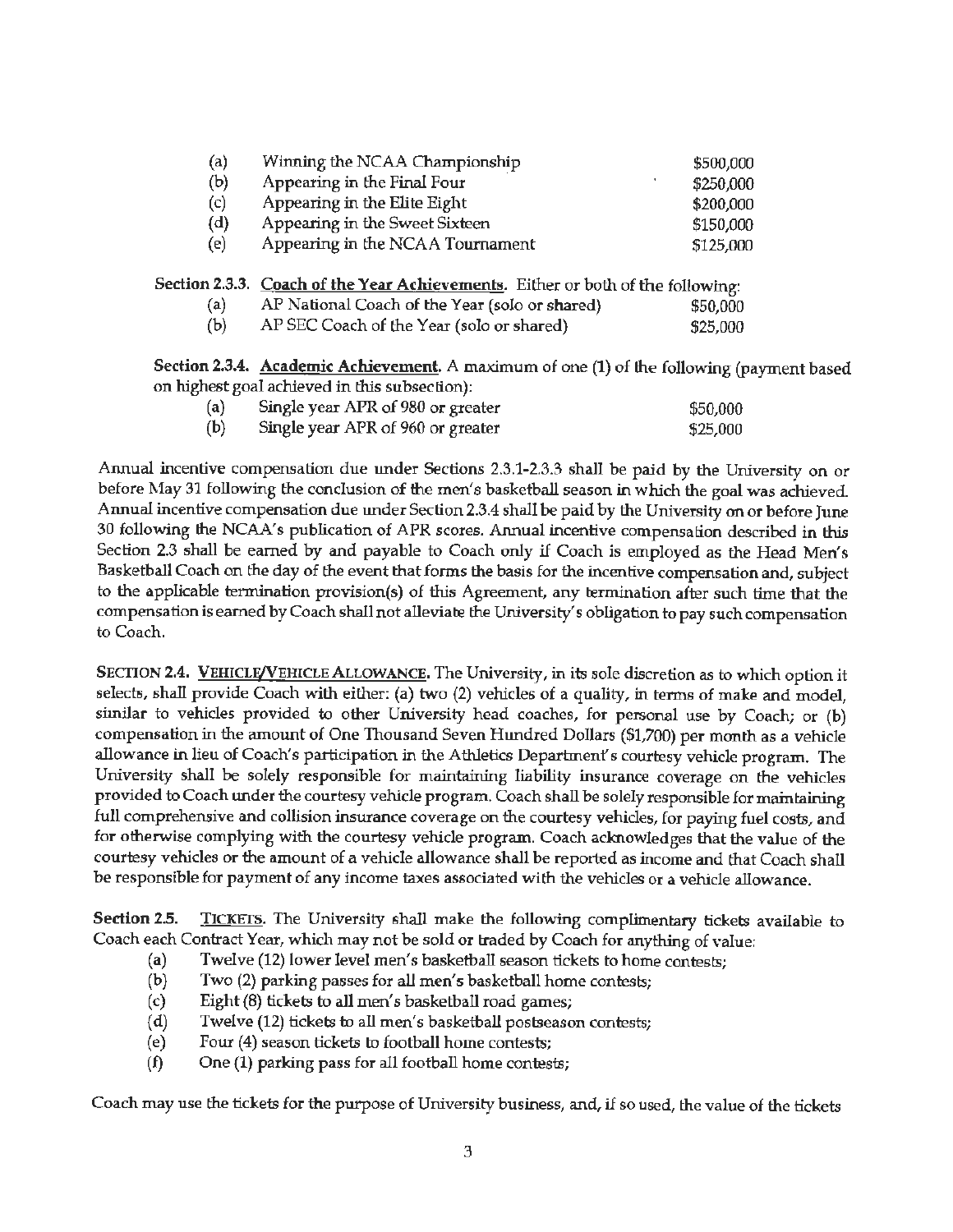will be excluded from Coach's gross income if Coach provides the University with documentation substantiating such use.

SECTION **2.6.** PLAY/PRACTICE INSURANCE. The University shall include Coach in the University's athletic play/ practice insurance coverage. Coach acknowledges that this insurance coverage is subject to an annual bid process and that the type and amount of coverage for all participants may change from year to year.

SECTION **2.7.** FRINGE **BENEFITS.** As a regular full-time employee of the University, Coach is eligible for participation in the same fringe benefit programs for which other similarly situated regular full-time employees are eligible. The Base Pay shall be used to determine benefits that are based on salary.

SECTION **2.8.** RETIREMENT CONTRIBUTIONS. Coach understands and agrees that federal and state law limit the compensation on which the University may make retirement contributions. The University agrees to make the maximum annual amount of retirement contributions allowed by federal and state law for Coach. Retirement contributions shall be made periodically in accordance with the University's business practices.

**SECTION 2.9. TAX REPORTING AND WITHHOLDING.** All compensation described in this Agreement **is**  stated in gross amounts and is subject to all applicable state and federal tax reporting and withholding requirements.

# **ARTICLE** III - **TERMINATION**

# **SECTION 3.1. TERMINATION BY UNIVERSITY WITHOUT CAUSE.**

Section 3.1.1. Right of University to Terminate Without Cause. In its sole discretion and at any time during the Term, the University has the right to terminate this Agreement without Cause (defined in Section 3.2.2) upon written notice to Coach. The effective date of the termination ("Termination Date") shall be the date on which the University issues the written notice to Coach. The University's decision to terminate this Agreement without Cause is not subject to any University Rules.

Section 3.1.2. Separation Payment. If the University terminates this Agreement without cause, then the University shall pay Coach a separation payment (the "University Separation Payment'') in an amount equal to One Million Dollars (\$1,000,000) times the number of Contract Years remaining until April 15, 2024 (and prorated for any partial Contract Year).

Section 3.1.3. University Separation Payment Schedule. Payment of the University Separation Payment shall be made in equal monthly installments over a period equal to the number of months remaining until April 15, 2024, subject to all applicable state and federal tax reporting and withholding requirements, with the first monthly installment payment due on or before the last day of the month following the Termination Date (e.g., if the Agreement is terminated on October 15, then the first monthly installment would be due on or before November 30).

**Section 3.1.4. Interest.** The University's obligations under Section 3.1.2 shall not accrue interest (so long as not in arrears).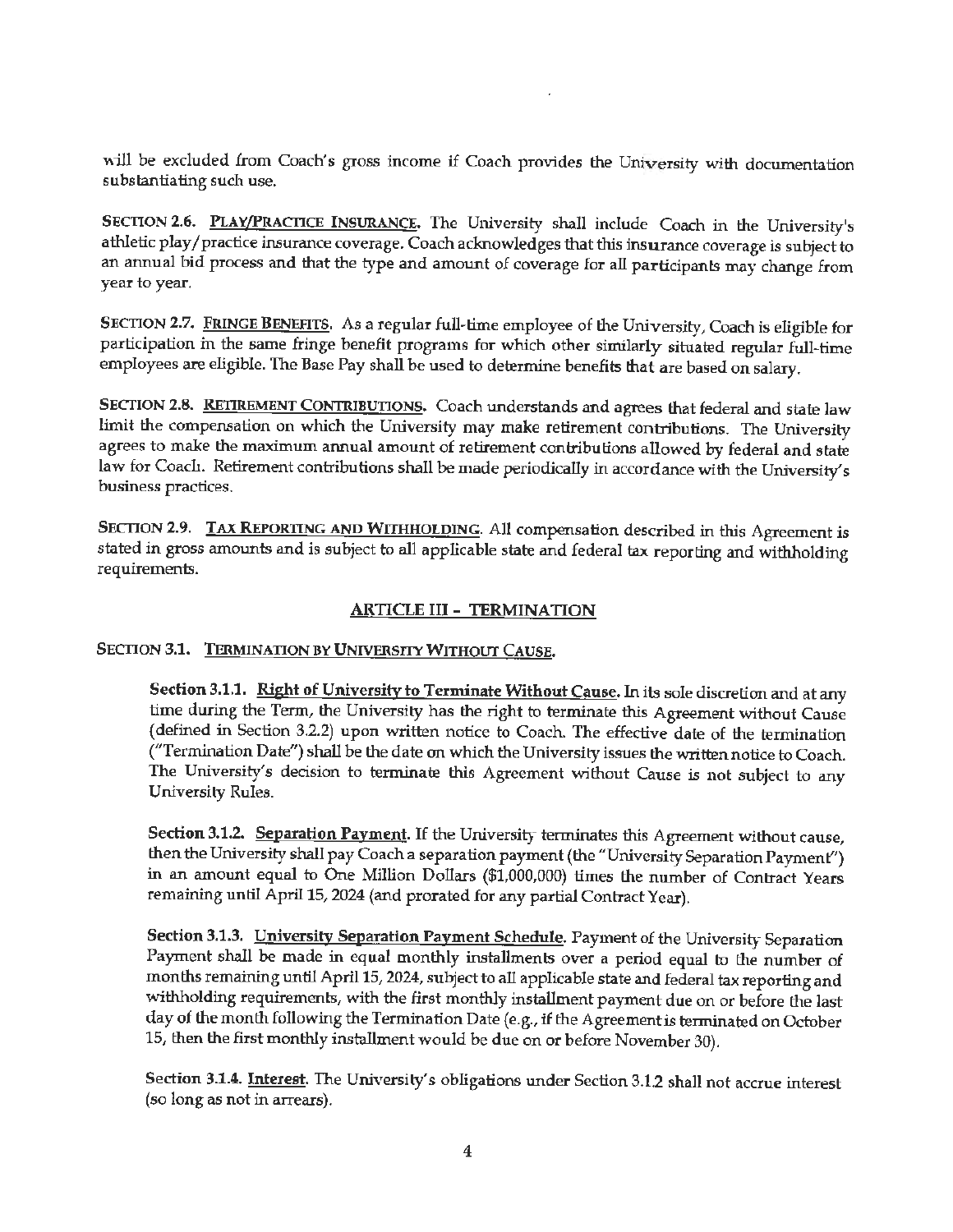**Section** 3.1.5. **No Further Obligations.** If the University terminates this Agreement pursuant to this Section 3.1, then all obligations of the University to Coach under *this* Agreement other than earned or accrued but unpaid compensation and the obligations in this Section 3.1 shall cease as of the Termination Date, and Coach shall be eligible for any post-termination benefits applicable to other regular full-time employees who terminate employment with the University (e.g., COBRA) except Coach voluntarily waives all rights to receive compensation for accrued and unused annual leave. Payment of the University Separation Payment is in lieu of all other legal remedies or equitable relief. Upon termination of this Agreement pursuant to this Section 3.1, Coach shall not be entitled to further salary, compensation, benefits, perquisites, or any other athletically related income or benefits derived by virtue of Coach's position as Head Men's Basketball Coach other than amounts described in this Section 3.1.

**Section 3.1.6. Bargained-For Agreement.** The parties have bargained for and agreed to the University Separation Payment, giving consideration to the fact that termination of this Agreement without Cause by the University prior to its expiration may cause Coach to lose certain benefits and incentives, supplemental compensation, or other athletically-related compensation associated with Coach's employment with the University, the amounts of which are extremely difficult to determine with certainty. The parties further agree that the payment of the University Separation Payment by the University and the acceptance thereof by Coach shall constitute adequate and reasonable compensation to Coach for any damages and injuries suffered by Coach because of such termination by the University. The University Separation Payment shall not be, nor be construed to be, a penalty.

**Section 3.1.7. Condition** - **Waiver and Release of Oaims.** As a condition of Coach's right to receive the University Separation Payment, within fifteen (15) calendar days of the Termination Date, Coach shall execute a waiver and release of claims in the form attached as **Appendix A**  (which may be modified to conform to subsequent changes in the law or by mutual agreement of the parties) and incorporated herein by reference. If Coach brings a claim in violation of the waiver and release of claims, other than a claim against the University for a breach of this Section 3.1, all obligations of the University under this Section 3.1 shall cease, and Coach shall refund in full all monthly installments of the University Separation Payment received from the University.

**Section 3.1.8. After-Acquired Evidence.** If, within six (6) months after the Termination Date, the University learns about misconduct by Coach **that** would have provided the University with Cause to terminate this Agreement pursuant to Section 3.2 had the University known about the misconduct prior to terminating this Agreement pursuant to Section 3.1, then the University shall have the sole discretion to convert the termination of this Agreement to a termination for Cause pursuant to Section 3.2, in which case all obligations of the University under this Section 3.1 shall cease and Coach shall refund in full all monthly installments of the University Separation Payment received from the University.

Section 3.1.9. Death/Disability. The automatic termination of this Agreement upon the death or disability of Coach, as provided in Section 3.4 of this Agreement, shall not give rise to a right to the University Separation Payment pursuant to this Section 3.1.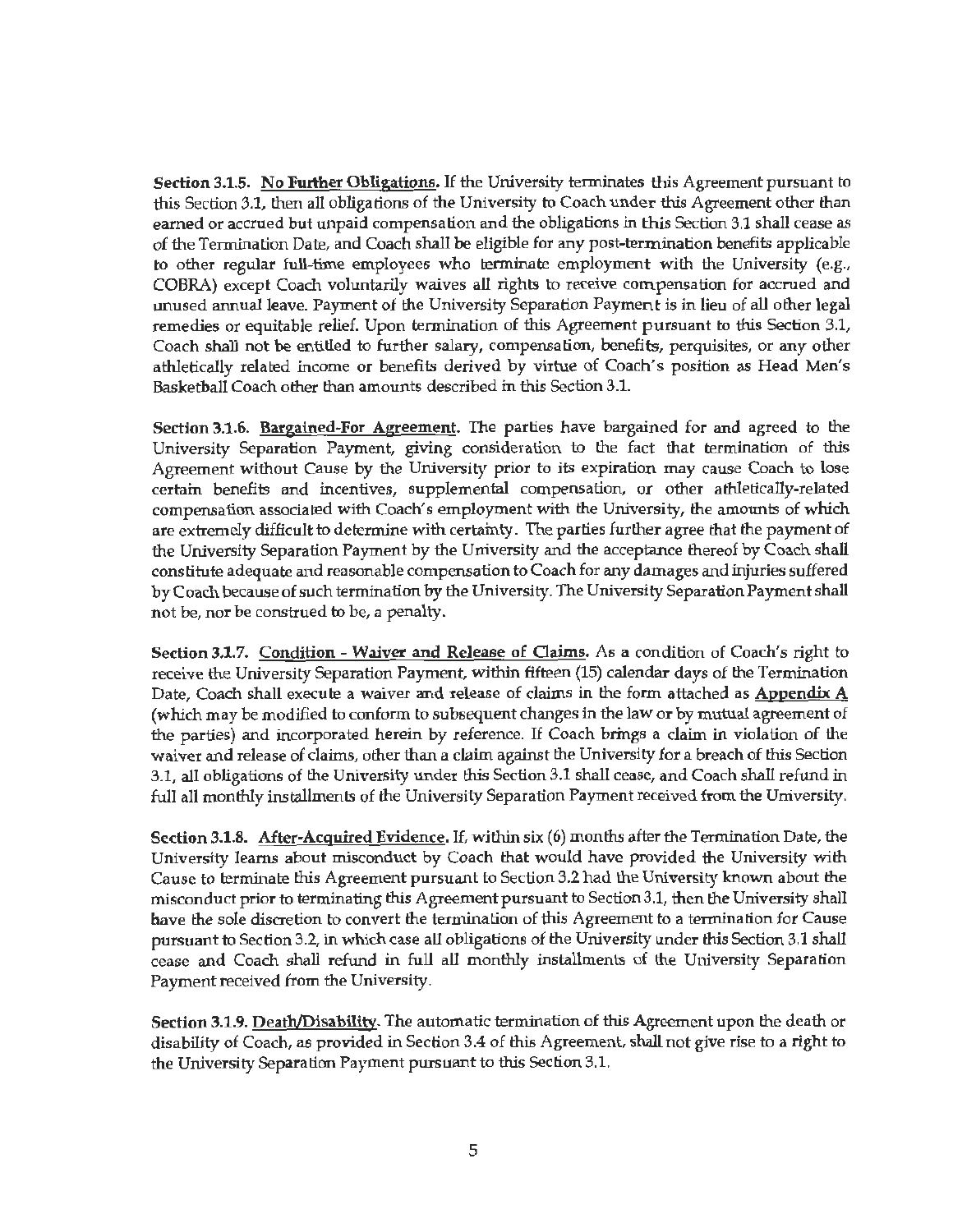### Section 3.1.10. Section 409A.

Section 3.1.10.1. *Intent.* The parties intend all payments and benefits under this Agreement to comply with or be exempt from Section 409A of the Internal Revenue Code and the regulations and guidance promulgated thereunder (collectively, "Section 409A"). Coach acknowledges that the penalties for noncompliance with Section 409A shall be assessed against Coach. Coach and his advisors have reviewed this document for compliance with Section 409A and are not relying on the University's review or advice.

Section 3.1.10.2. *Separation from Service.* Solely to the extent necessary to comply with Section 409A, a termination of employment shall not be deemed to have occurred unless such termination *is* also a "separation from services" within the meaning of Section 409 A and for purposes of any such provision of this Agreement, references to a "termination", "termination of employment" or like terms shall mean "separation from service."

Section **3.1.10.3.** *Taxable Income.* All expenses or reimbursement paid under this Agreement that are taxable income to Coach shall be paid promptly upon submission of appropriate documentation, but in no event later than the end of the calendar year following the year that Coach incurs such expenses or pays such related tax.

Section 3.1.10.4. *Installment Payments.* For purposes of Section 409A, Coach's right to receive any installment payments pursuant to this Agreement shall be treated as a right to receive a series of separate and distinct payments.

**Section 3.1.11. Reasonable Cooperation.** In the event this Agreement is terminated pursuant to this Section 3.1, Coach shall cooperate reasonably with the University in any investigation of Governing Athletic Rules or University Rules and that his failure to do so shall relieve the University of all further obligations to pay the University Separation Payment to Coach.

Section 3.1.12. No Conflicts. Nothing in this Section 3.1 shall be construed to conflict with or limit the University's rights set forth in any other part of this Agreement, including but not limited to Section 3.2, Article V, Article VIII, and Article IX. If this Agreement is terminated pursuant to this Section 3.1, or in the circumstances described in Section 3.2.9 or Section 3.3.6, this Section 3.1 shall survive the termination of this Agreement and shall continue in full force and effect for all purposes notwithstanding the termination or expiration of this Agreement.

## SECTION **3.2. TERMJNATJON BY UNIVERSITY FOR** CAUSE.

Section 3.2.1. Right of University to Terminate for Cause. In addition to the grounds for termination of this Agreement under any other part of this Agreement, including but not limited to Section 3.1, Article V, and Article IX, the University shall have the right to terminate this Agreement for "Cause" (as defined in Section 3.2.2) under this Section3.2 at any time prior to the expiration of the Term.

**Section 3.2.2. Definition of "Cause".** For purposes of this Section 3.2, the term "Cause" shall include, but not be limited to, any one or more of the following as determined in the reasonable and good faith judgment of the University, whether or not the conduct or omission(s) occurred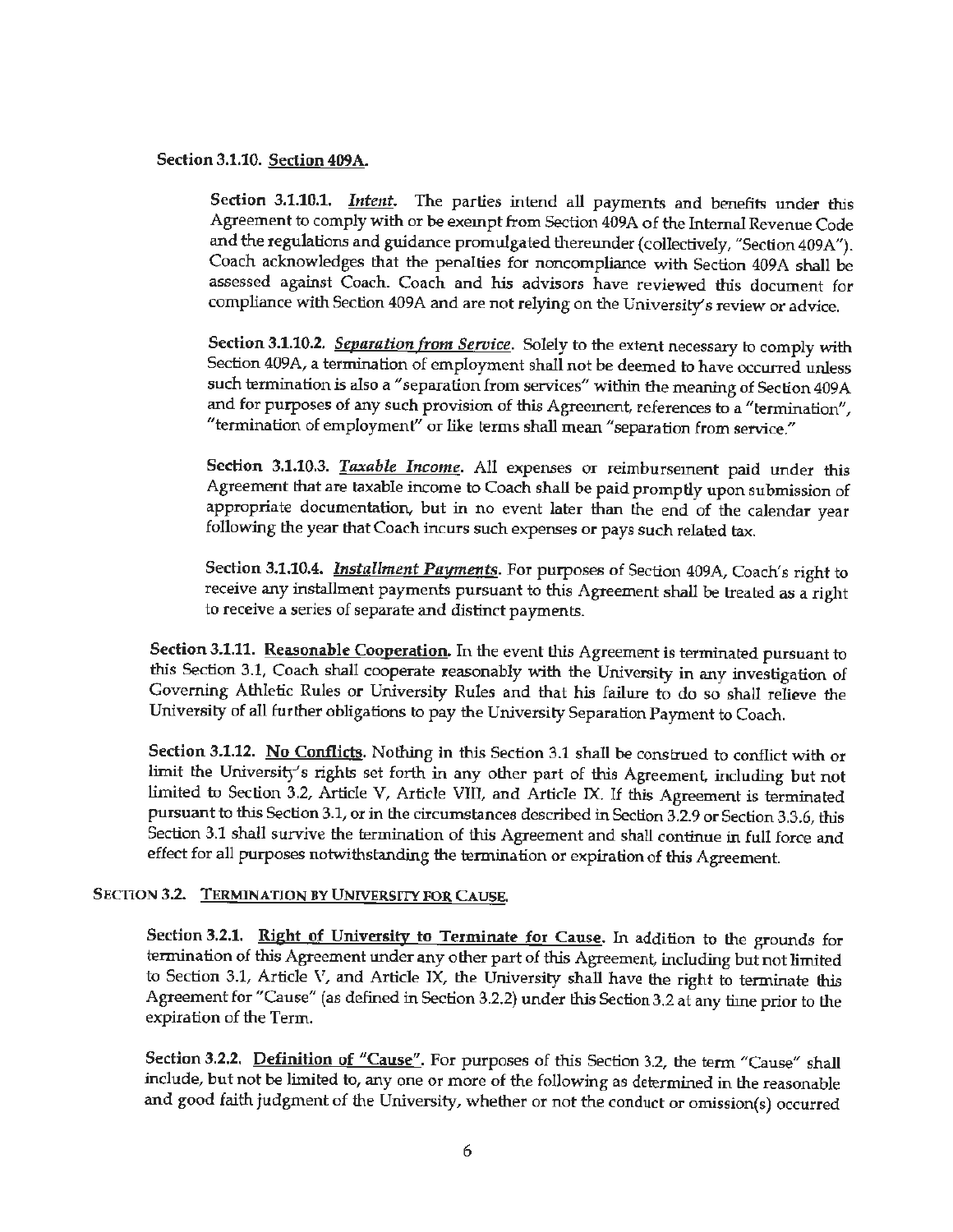while Coach was employed by the University or during Coach's prior employment at another NCAA member institution:

- (a) Conduct or omission(s) by Coach that constitutes a Level I or Level II violation of one or more Governing Athletic Rules or conduct or omission(s) by Coach that more likely than not will lead to a NCAA finding of a Level I or Level II violation of one or more Governing Athletic Rules - including but not limited to multiple Level III or Level IV violations of Governing Athletic Rules considered collectively to be a Level I or Level II violation;
- (b) Conduct or omission(s) by a person who reports, directly or indirectly, to Coach that constitutes a Level I or Level II violation of one or more Governing Athletic Rules or conduct or omission(s) by a person who reports, directly or indirectly, to Coach that more likely than not will lead to an NCAA finding of a Level I or Level II violation of one or more Governing Athletic Rules - including but not limited to multiple Level III or Level IV violations of Governing Athletic Rules considered collectively to be a Level I or Level II violation;
- (c) Failure of Coach to report promptly to the Athletics Director or the staff member in the Athletics Department with primary responsibility for compliance any actual knowledge of or reasonable cause to believe that a violation of Governing Athletic Rules or University Rules has been committed by Coach and/ or any other person;
- (d) As contemplated by Governing Athletic Rules, Coach's: as contemplated by Governing Athletic Rules governing the same, failure to promote and maintain an atmosphere of compliance with Governing Athletic Rules and University Rules within the men's basketball program; as contemplated by Governing Athletic Rules governing the same, failure to monitor all employees who report directly or indirectly to Coach, and student-athletes on the men's basketball team; or knowing failure to take other reasonable steps to ensure that such persons know and strictly comply with Governing Athletic Rules and University Rules including, but not limited to, requiring them to attend compliance education sessions, encouraging them to seek interpretations as necessary, taking compliance into account when evaluating their performance, and applying appropriate disciplinary measures in the event of a violation;
- ( e) Requiring a student-athlete to perform a physical act that: (i) is not relevant to the sport of men's basketball but is, instead, obviously intended to embarrass or degrade a student-athlete; (ii) unreasonably compromises the health or safety of a student-athlete; or (iii) is in direct or material conflict with restrictions or guidelines established by the University's sports medicine staff subsequent to Coach's receipt of written notification of such restrictions or guidelines;
- (f) Engaging in physical contact with a student-athlete thatis obviously not necessary for instructional purposes (but not including occasional appropriate supportive or congratulatory physical contact);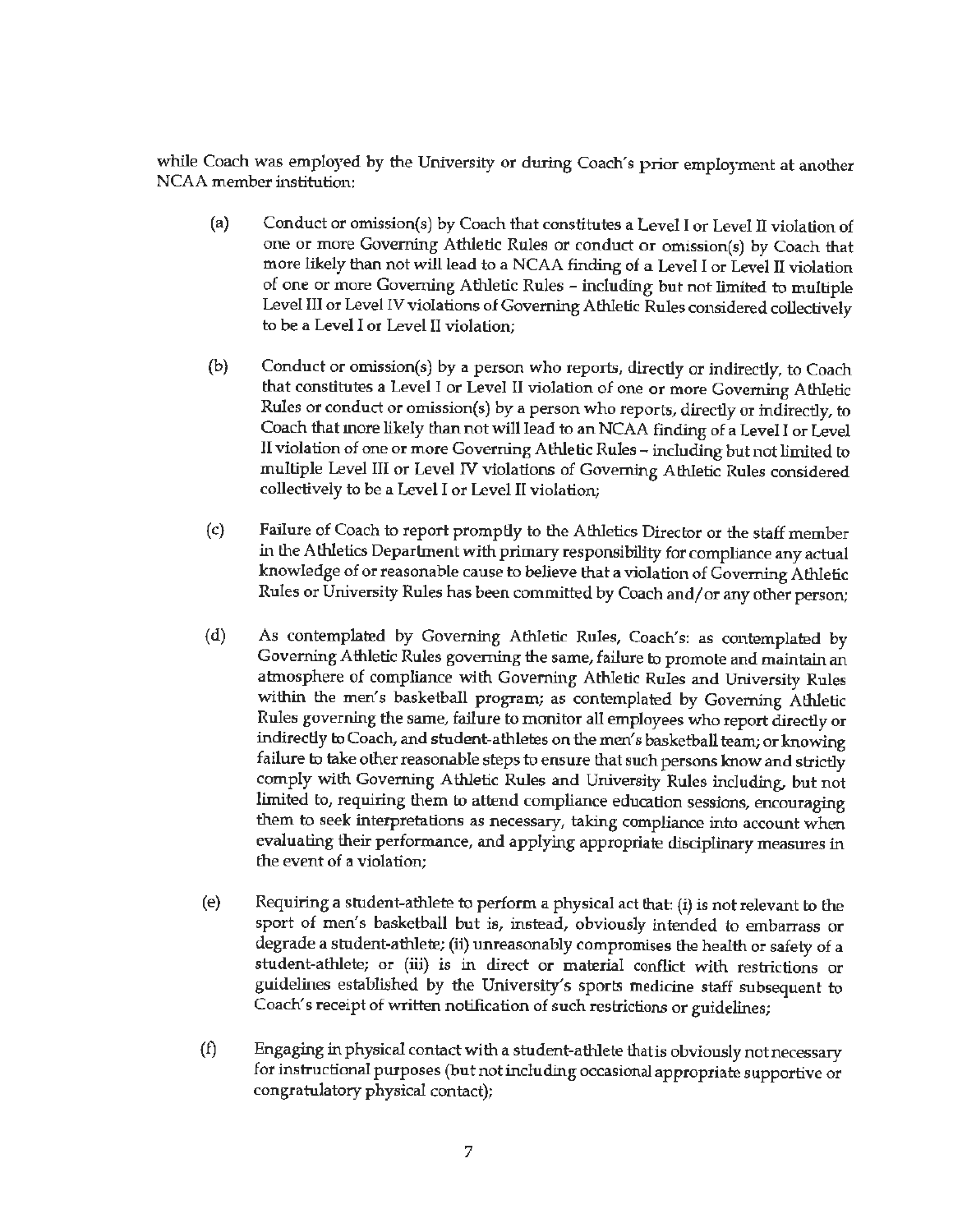- (g) Conduct or omission(s) by Coach that is obviously outside the scope of his role as Head Men's Basketball Coach and causes substantial injury to or unreasonably endangers the health or safety of another person, including without limitation physical, psychological, or sexual abuse or violence;
- (h) Material conduct or omission(s) by Coach that constitutes gross insubordination;
- (i) Failure by Coach to cooperate reasonably with the University's efforts to prevent sexual assault, dating violence, domestic violence, and/or stalking;
- 0) Failure by Coach to cooperate fully with and assist, failure to protect the integrity of, or failure to make a full and complete disclosure of any relevant information during, a NCAA, SEC, or University investigation, except that denying alleged violations shall not be deemed to be non-cooperation;
- (k) Providing false, misleading, or incomplete material information relevant to the conduct of University business or an investigation conducted by the NCAA, the SEC, the University, or law enforcement, if Coach knew or should have known that the information was false, misleading, or incomplete;
- (I) Conduct or omission(s) by Coach constituting a prohibited conflict of interest under University Rules or applicable Tennessee law (however, such conduct or omission(s) shall not constitute Cause if, in the University's reasonable and good faith judgment, the breach is capable of being cured, and Coach cures the breach within fifteen (15) calendar days after written notice by the University specifying the nature of the breach);
- (m) Conduct or omission{s) by Coach that constitutes material neglect or inattention by Coach to the standards or duties generally expected of University employees and specifically required of Coach under this Agreement (however, such conduct or omission(s) shall not constitute Cause if, in the University's reasonable and good faith judgment, the breach is capable of being cured, and Coach cures the breach within fifteen (15) calendar days after written notice by the University specifying the nature of the breach);
- $(n)$  Knowing misrepresentation of a material fact or knowing concealment of a material fact by Coach in the performance of Coach's duties under this Agreement;
- (o) Coach's direct or indirect sale of complimentary tickets or admissions to a University athletics event;
- (p) Counseling or instructing by Coach of any coach, men's basketball staff member, current or former student-athlete, student, or other person to fail or refuse to respond accurately and fully within a reasonable time to any inquiry or request concerning a matter relevant to the conduct of University business which is propounded by the NCAA, Southeastern Conference, the University, or other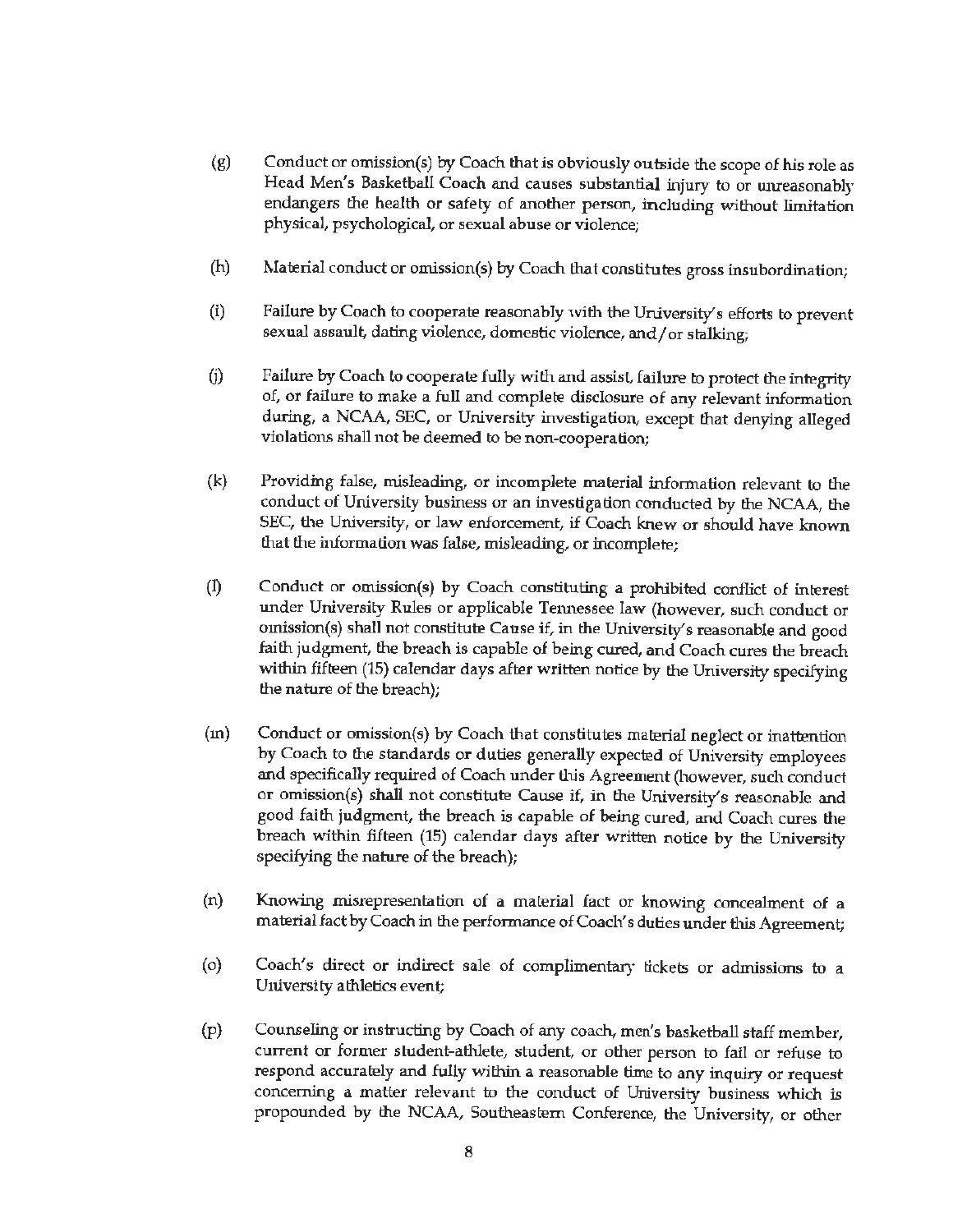governing body having supervision over the athletics program of the University, or which shall be required by law, Governing Athletic Rules, or University Rules;

- ( q) Violation of Section 3.3.5;
- (r) Coach's conviction of, plea of guilty to, or plea of nolo contendre to a criminal act or omission that constitutes either (i) a felony or (ii) a misdemeanor involving moral turpitude (excluding minor traffic offenses);
- (s) Failure by Coach to obtain prior approval for outside activities as required by Article VI;
- (t) Subject to the University's fulfillment of its obligation to offer appropriate annual information or training to Coach of his obhgations hereunder, Coach's violation of University Rules relating to amorous or sexual relationships;
- (u) Subject to the University's fulfillment of its obligation to offer appropriate annual information or training to Coach of his obligations hereunder, the failure by Coach to (1) report misconduct as required by University Rules (e.g., failure to comply with Tennessee laws regarding the mandatory reporting of child abuse and/ or child sexual abuse); (2) comply with the University's Title IX-related policies including without limitation failure to satisfy the duties of a mandatory reporter/responsible employee; or (3) satisfy the duties of a "campus security authority" relating to the Jeanne Clery Disclosure of Campus Security Policy and Campus Crime Statistics Act);
- (v) Prolonged absence by Coach from Coach's duties under this Agreement, without the consent of the Athletics Director;
- (w) Soliciting, placing, or accepting by Coach of a bet or wager on any intercollegiate or professional athletic contest whether through a bookmaker, a pool, or any other person, means, or method, or permitting, encouraging, or condoning such acts by any person under Coach's direct or indirect supervision (or subject to Coach's control or authority), including without limitation a student-athlete;
- (x) Furnishing by Coach of information or data relating in any manner to men's basketball, or any other sport, or any student-athlete, to any individual known by Coach to be, or whom Coach should reasonably know to be, a gambler, bettor, or bookmaker, or an agent of any such person, or the consorting or associating by Coach with such person;
- (y) Failure by Coach to fully cooperate in the enforcement and implementation of any drug testing program for student-athletes established by the University, the Southeastern Conference, the NCAA, or any other governing athletic body;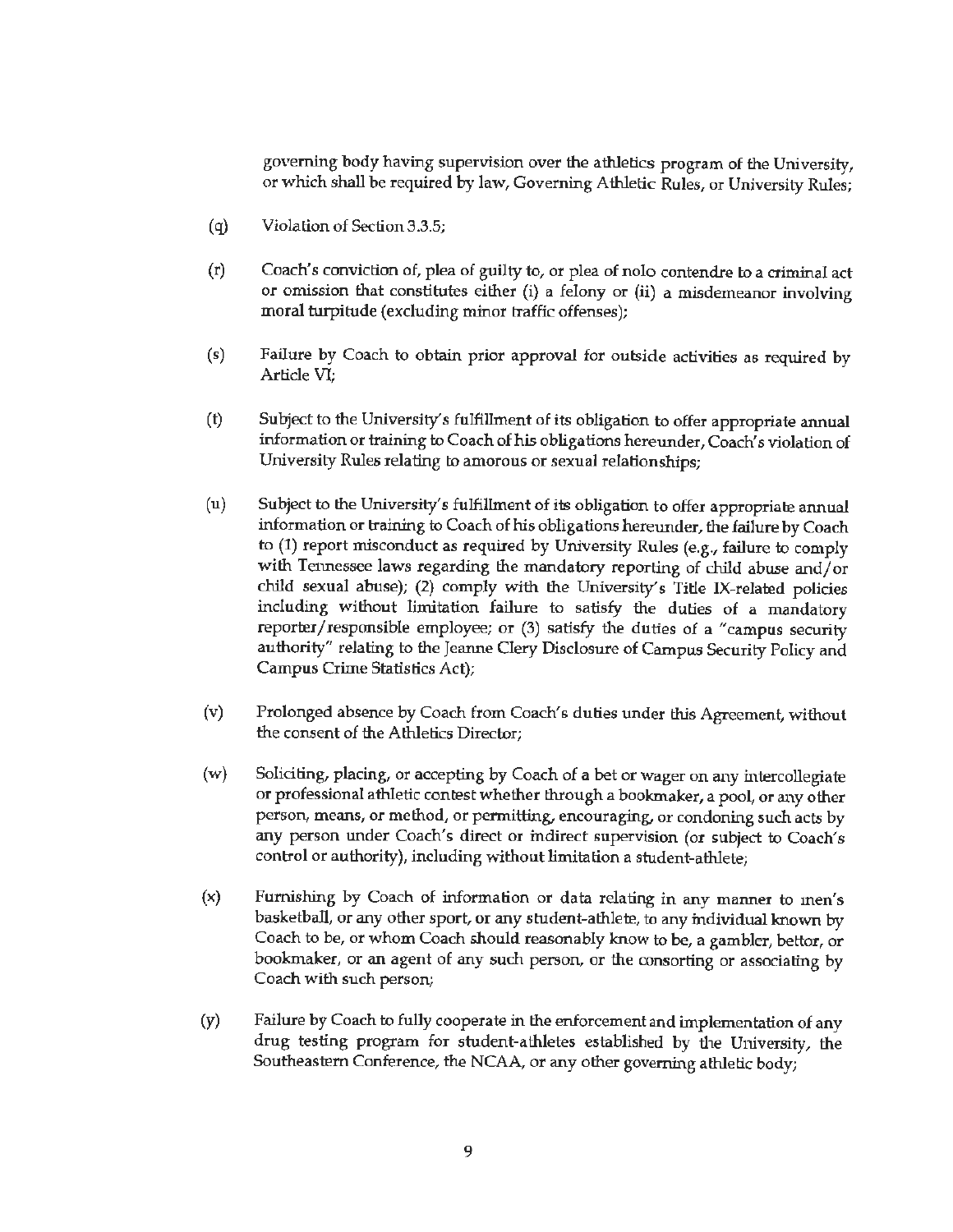- (z) Use or consumption by Coach of alcoholic beverages, narcotics, drugs, controlled substances, steroids, or other chemicals in such a degree and for such an appreciable period as to impair significantly Coach's ability to perform Coach's duties under this Agreement;
- (aa) Permitting, encouraging, or condoning, through intentional, reckless, wanton, or negligent action, the sale, use, or possession by any men's basketball staff member or student-athlete of any narcotics, drugs, controlled substances, steroids, or other chemicals, the sale, use, or possession of which by such person is prohibited by law, University Rules, or Governing Athletic Rules;
- (bb) A reason sufficient under Tennessee law to terminate an employment contract for cause;
- (cc) Subject to the University's fulfillment of its obligation to offer appropriate annual information or training to Coach of his obligations hereunder, violation by Coach of UTK's Policy on Sexual Misconduct, Relationship Violence, Stalking, and Retaliation, which may be amended by the University from time to time.
- (dd) Conduct or omissions(s) by Coach which brings or is substantially likely to bring Coach and/ or the University into considerable public disrepute, embarrassment, contempt, scandal, or ridicule;
- (ee) Gross misconduct by Coach, as defined by University personnel policy now in effect or hereafter adopted by the University. "Gross misconduct'' is currently defined by University personnel policy to include the following: theft or dishonesty; gross insubordination; willful desbuction of University property; falsification of records; acts of moral turpitude; reporting for duty under the influence of intoxicants; illegal use, manufacture, possession, distribution, or dispensing of controlled substances or alcohol; disorderly conduct; provoking a fight (with the University acknowledging that fights between college men's basketball players may occur due to the nature of the sport and its practice activities); and other similar acts involving intolerable behavior by the employee; or
- (ff) Any other material breach by Coach of Coach's duties or responsibilities under this Agreement if: (i) in the University's reasonable and good faith judgment, the breach is capable of being cured and Coach fails to cure the material breach within fifteen (15) calendar days after written notice by the University specifying the nature of the breach; or (ii) in the University's reasonable and good faith judgment, the breach is not capable of being cured.

**Section 3.2.3. Separate and Independent Grounds for Termination.** The grounds for termination contained in Section 3.2.2 are separate and independent grounds for termination, and one ground for termination shall not be interpreted in any manner to modify, explain, or restrict any other ground for termination provided for anywhere in this Agreement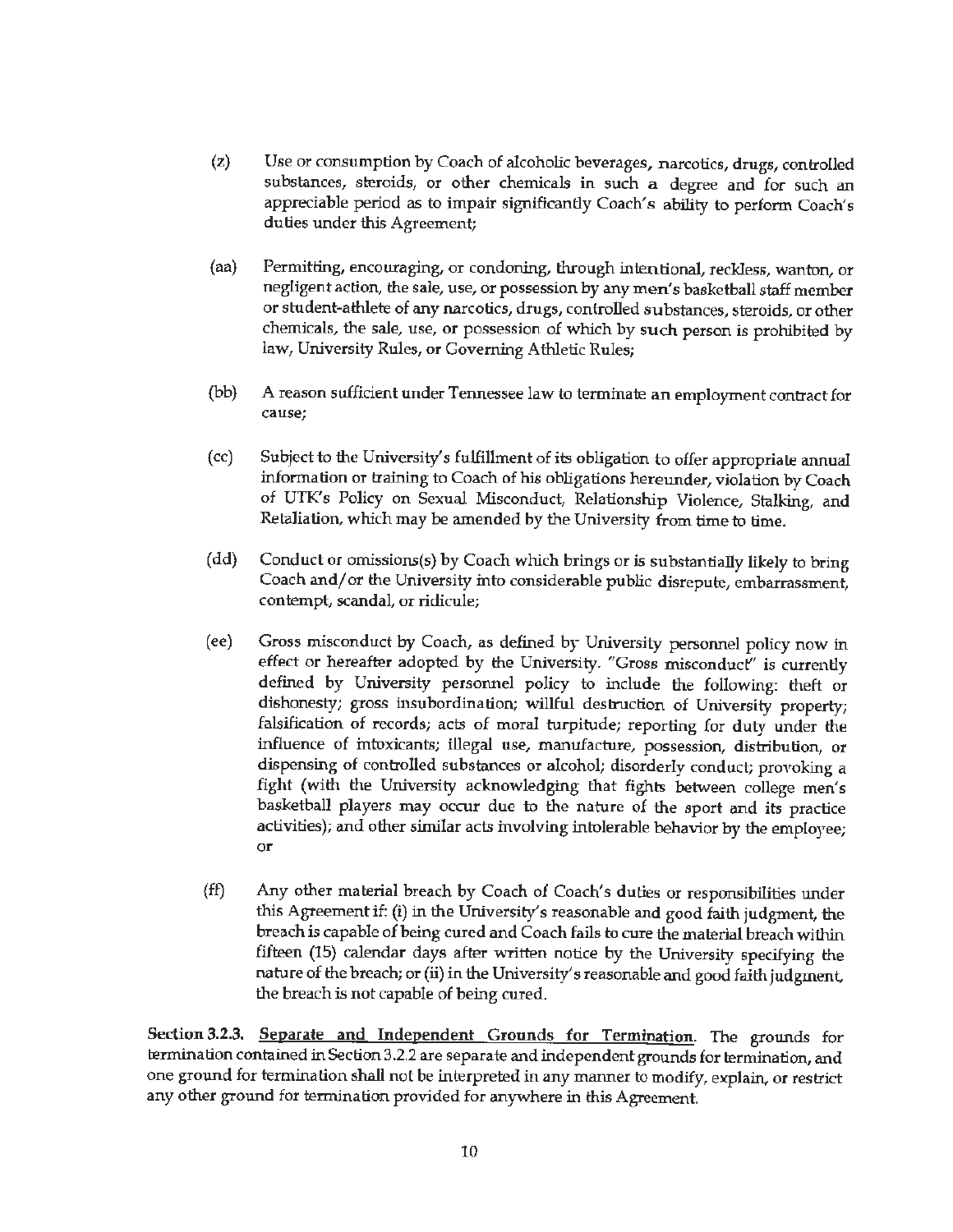Section 3.2.4. Suspension with Pay. In its sole discretion, the University may suspend Coach with pay pending the results of an investigation or decision relating to termination for Cause under this Section 3.2.

Section 3.2.5. No Further Obligations. Upon termination of this Agreement for Cause, Coach shall not be entitled to further salary, compensation, benefits, perquisites, or any other athletically related income or benefits derived by virtue of Coach's position as Head Men's Basketball Coach, from the University (except for monies earned or accrued but unpaid prior to the effective date of termination). Coach voluntarily waives all rights to receive compensation for his accrued and unused annual leave.

**Section 3.2.6. Other Disciplinary or Corrective Action.** For any one or more acts, omissions, or events that would be grounds for termination for Cause under this Section 3.2, the University in its sole discretion may take other disciplinary or corrective action against Coach short of terminating this Agreement. Other disciplinary or corrective action may include, but is not limited to, one or more of the following: (a) written reprimand; (b) suspension with pay; (c) suspension without pay (not to exceed ninety (90) calendar days); or (d) reassignment to a position that does not involve contact with prospective or enrolled student-athletes or representatives of the University's athletics interests (the University will make a good faith effort to assign Coach to a position that is consistent with his education or experience). No such disciplinary or corrective action shall be construed to conflict with or limit the University's right to terminate this Agreement during or subsequent to such disciplinary or corrective action. The University shall have no obligation to use progressive discipline, and any University decision to utilize progressive discipline shall not create any future obligation on the University to utilize progressive discipline.

Section 3.2.7. Notice and Reasonable Opportunity to be Heard; Waiver of UAPA Rights. Prior to the effective date of termination of Coach's employment or suspension of Coach without pay under this Section 3.2, the University shall afford Coach notice and a reasonable opportunity to meet with the Athletics Director and the Chancellor to respond to the proposed termination or suspension. Coach voluntarily waives all rights to a post-termination or post-suspension without pay opportunity to contest a termination or suspension without pay pursuant to this Section 3.2, including but not limited to his rights under the Tennessee Uniform Administrative Procedures Act, Tennessee Code Annotated§ 4-5-301 et seq.

Section 3.2.8. Continued Employment. In its sole discretion, the University may elect to terminate this Agreement for Cause under this Section 3.2 but offer Coach continued employment with or without a new employment agreement.

**Section 3.2.9. Limitation** of **Remedies** in **Event** of **Breach.** In the event a termination of this Agreement by the University under this Section 3.2 is ultimately found to be a breach of this Agreement by the Tennessee Oaims Commission or a court of competent jurisdiction, after any available appeals have been exhausted, then Coach shall be entitled only to the remedies described in Section 3.1 according to the date of termination, in lieu of all other legal remedies or equitable relief.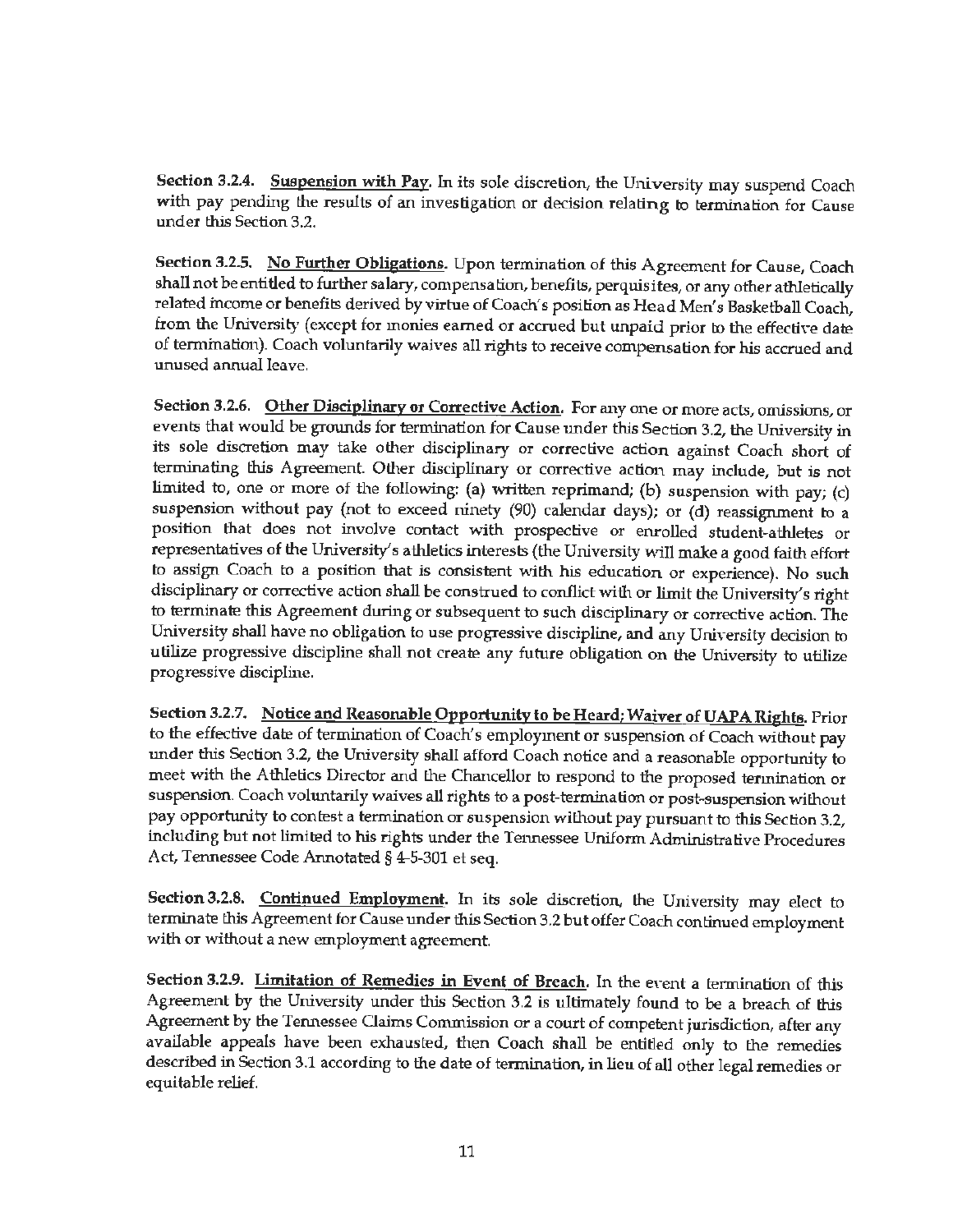Section 3.2.10. No Conflicts. Coach agrees that nothing in this Section 3.2 shall be construed to conflict with or limit the University's rights set forth in any other Article of this Agreement, including but not limited to Section 3.1, Article V, Article VITI, and Article IX.

**Section 3.2.11. Survival.** If this Agreement is terminated pursuant to this Section 3.2, or in the circumstance described in Section 3.1.9, this Section 3.2 shall survive the termination of this Agreement and shall continue in full force and effect for all purposes notwithstanding the termination of this Agreement.

### **SECTION 3.3. TERMINATION BY COACH.**

Section 3.3.1 Right of Coach to Terminate Without Cause. In his sole discretion and at any time during the Term, Coach has the right to terminate this Agreement without cause upon written notice to the University. The effective date of the termination by Coach ("Coach Termination Date") shall be the date on which Coach issues the written notice to the University.

Section 3.3.2 Coach Separation Payment and Separation Payment Schedule. If Coach terminates this Agreement without cause, then Coach (or a third party on Coach's behalf) shall pay the University a separation payment (the "Coach Separation Payment") in an amount equal to One Million Dollars (\$1,000,000) times the number of Contract Years remaining from the Coach Termination Date until April 15, 2024 (and prorated for any partial Contract Year). Payment of the Coach Separation Payment shall be made in equal monthly installments over a period equal to the number of months remaining until April 15, 2024, subject to all applicable state and federal tax reporting and withholding requirements, with the first monthly installment payment due on or before the last day of the month following the Coach Termination Date (e.g., if the Agreement is terminated on October 15, then the first monthly installment would be due on or before November 30).

**Section 3.3.3. Bargained-For Agreement.** The parties have bargained for and agreed to the Coach Separation Payment, giving consideration to the fact that Coach's promise to work for the University for the entire Term is an essential consideration in the University's decision to employ him as the Head Men's Basketball Coach and the fact that the University will commit substantial financial resources to the success of the men's basketball program and that if Coach terminates his employment with the University, the University will suffer damages the amount, nature, and extent of which are difficult to determine and which could include, but not be limited to, additional expenses to search for another Head Men's Basketball Coach, salary or other compensation to hire another Head Men's Basketball Coach, and tangible and intangible detriment to the men's basketball program of the University and support of its fans and donors. Accordingly, Coach agrees that the amount the Coach Separation Payment is a reasonable and fair approximation of the harm that the University will incur in the event of the termination of this Agreement by Coach. The Coach Separation Payment shall not be, nor be construed to be, a penalty.

Section 3.3.4. Further Obligations. If Coach terminates this Agreement without cause pursuant to Section 3.3.1, then all obligations of the University to Coach under this Agreement other than earned or accrued but unpaid compensation shall cease as of the date of any such termination, and Coach shall be eligible for any post-termination benefits applicable to other regular full-time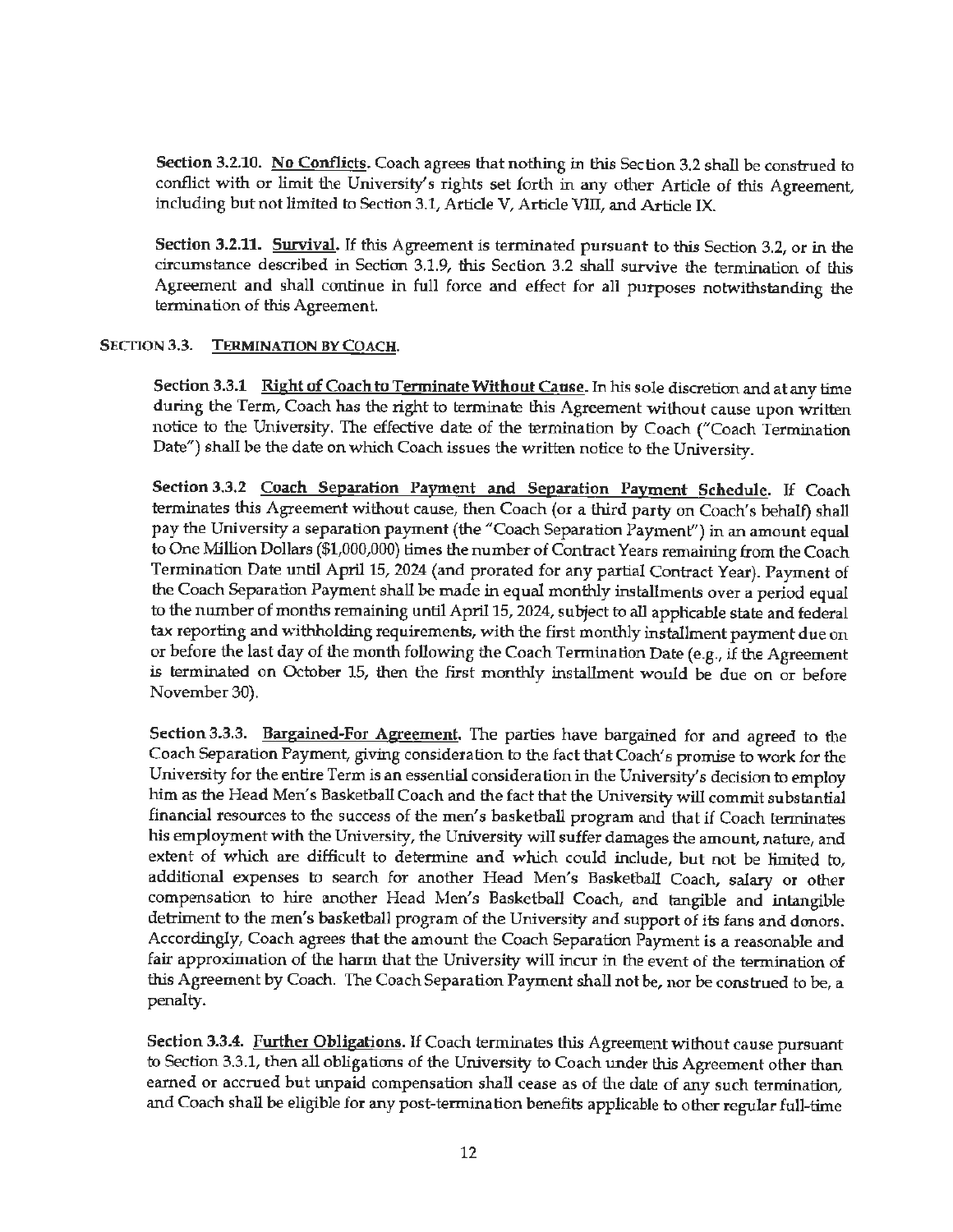employees who terminate employment with the University (e.g., COBRA) except Coach voluntarily waives all rights to receive compensation for accrued and unused annual leave. Coach shall not be entitled to further salary, compensation, benefits, perquisites, or any other athletically related income or benefits derived by virtue of Coach's position as Head Men's Basketball Coach from the University other than amounts described in this Section 3.3.4.

Section 3.3.5. Notification of Athletics Director about Material Discussions Concerning Other Employment. Coach shall promptly notify the Athletics Director in the event Coach (or any individual or entity acting on behalf of Coach) has any material discussions with any college or university or a pro basketball entity (or any individual acting on behalf of the entity) regarding potential employment by or with another college or university or a pro basketball entity.

Section 3.3.6. Right of Coach to Terminate for Material Breach. In addition to Coach's rights under Section 3.3.1, Coach shall have the right, subject to applicable Tennessee law, to terminate this Agreement in the event of a material breach by the University of its duties under this Agreement if: (i) the breach is capable of being cured and the University fails to cure the material breach within thirty (30) calendar days after the University's receipt of written notice from Coach specifying the nature of the breach; or (ii) the breach is not capable of being cured. If, after a termination of this Agreement by Coach under this Section 3.3.6, the Tennessee Oaims Commission or a court of competent jurisdiction, after any available appeals have been exhausted, finds in favor of Coach, then Coach's remedies shall be limited to the remedies described in Section 3.1 according to the Coach Termination Date, in lieu of all other legal remedies or equitable relief. If, after a termination of this Agreement by Coach under this Section 3.3.6, the Tennessee Claims Commission or a court of competent jurisdiction, after any available appeals have been exhausted, finds in favor of the University, then the University's remedies shall be limited to the remedies described in Section 3.3.2 according to the Coach Termination Date, in lieu of all other legal remedies or equitable relief.

**Section** 3.3.7. **Waiver.** Notwithstanding anything in this Section 3.3 to the contrary, but subject to the conditions described in the following sentence of this Section 3.3.7, Coach shall not be obligated to pay the Coach Separation Payment if Coach terminates this Agreement without cause and does not accept a coaching or administrative position with any other college, university, or professional sports or athletics organization prior to the end of the otherwise unexpired Term of this Agreement However, if Coach terminates this Agreement without cause and accepts a coaching or administrative position with any other college, university, or professional sports or athletics organization at any time prior to the end of the otherwise unexpired Term of this Agreement, then: (1) within fourteen (14) calendar days of accepting such a coaching or administrative position, Coach shall notify the Athletics Director that Coach has accepted the position; and (2) Coach shall pay the Coach Separation Payment to the University calculated based on the Coach Tennination Date and in accordance with the payment schedule described in Section 3.3.2, with the first monthly installment payment due on or before the last day of the month following the month in which Coach provides notice to the Athletics Director of Coach's new coaching or administrative position.

**Section 3.3.8. Survival of Section.** If this Agreement is terminated pursuant to this Section 3.3, then this Section 3.3 shall survive the termination of this Agreement and shall continue in full force and effect for all purposes notwithstanding the termination of this Agreement.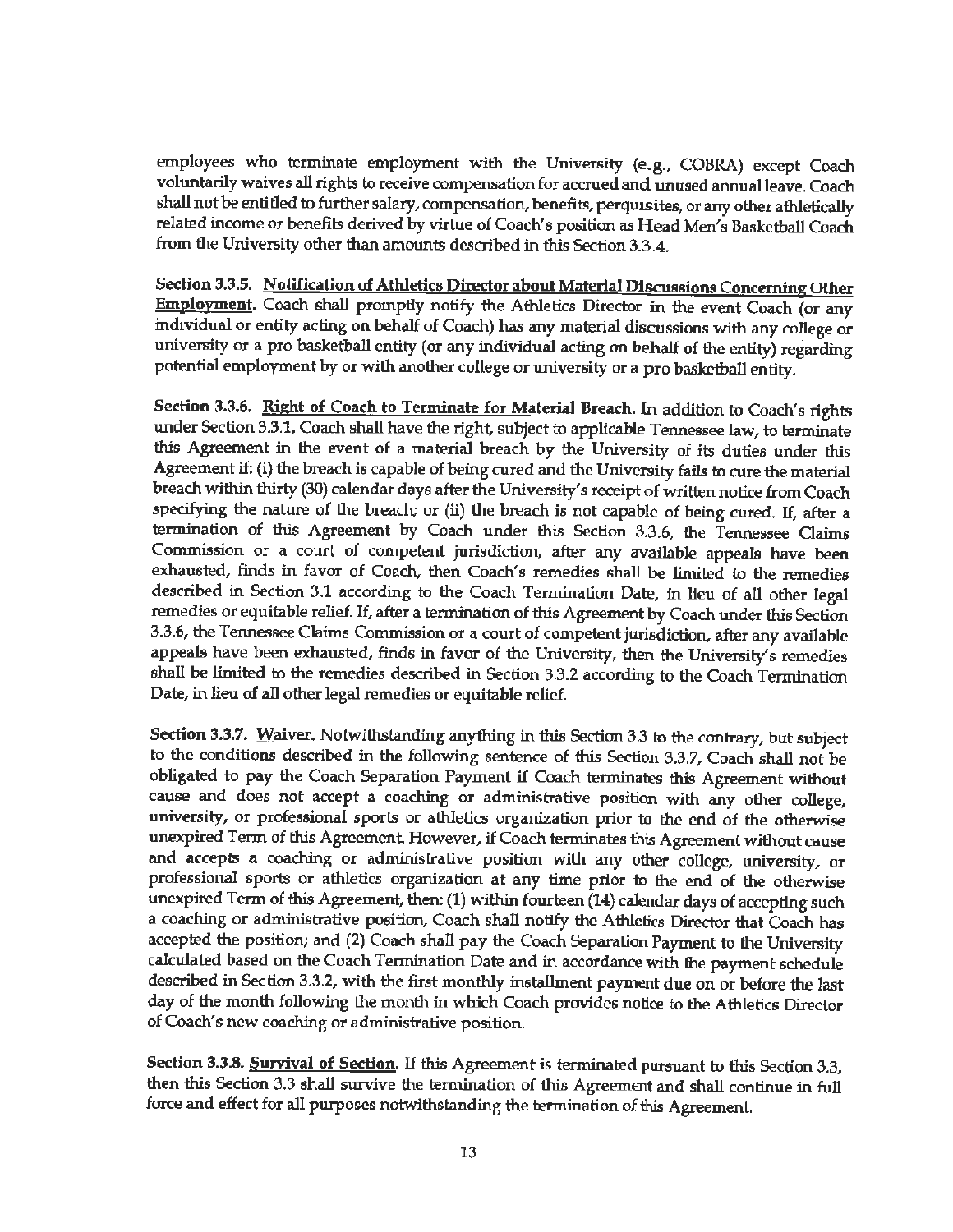### **SECTION 3.4. TERMINATION UPON** DEATH **OR DISABILITY** OF **COACH.**

**Section 3.4.1. Death.** This Agreement shall terminate automatically upon the death of Coach, and all salary, compensation, benefits, and perquisites shall terminate as of the conclusion of the calendar month in which death occurs, except that the executor or administrator of Coach's estate or other beneficiary specifically designated in writing shall be paid any death benefits due Coach under any University Rules now in effect or hereafter adopted by the University (and except for other payments earned or accrued prior to the effective date of termination).

Section 3.4.2. Disability. This Agreement shall terminate automatically if Coach becomes disabled. "Disabled" shall mean physical or mental incapacity of a nature that prevents Coach, in the reasonable and good faith judgment of the University, from coaching, recruiting, or performing several of the other essential functions of the position of Head Men's Basketball Coach for a period of ninety (90) consecutive calendar days (including but not limited to days on which Coach uses accumulated sick, annual, or personal leave). If this Agreement is terminated because Coach becomes disabled pursuant to this Section 3.4.2, all unearned salary, compensation, benefits, and perquisites shall terminate, except that Coach shall receive: (a) any disability benefits to which he is entitled under any disability program in which he is enrolled; (b) compensation for his accrued and unused annual leave; and (c) other payments which were due or accrued prior to the effective date of termination.

## ARTICLE IV- DUTIES

SECTION **4.1.** DUTIES. Subject to other provisions of this Agreement, Coach shall devote his full time, ability, skill, attention, and loyalty to the performance of the duties of Head Men's Basketball Coach. Coach shall report directly to the Athletics Director. Coach shall be responsible for performing duties ordinarily associated with and performed by a Head Men's Basketball Coach at a major university that participates in intercollegiate men's basketball competition at the NCAA Division I level, in compliance with Governing Athletic Rules, University Rules, and the law, including but not limited to:

- (a) Leading, supervising, evaluating, recruiting, training, conditioning, disciplining, educating, developing, promoting, and coaching the University's men's basketball team to compete successfully in the SEC and nationally.
- (b) Supporting the University's educational mission by maintaining an environment in which the pursuit of higher education is a priority as may be reflected by men's basketball student-athletes' class attendance, grade point averages, graduation rates, and NCAA Academic Progress Rates.
- {c) Subject to deparbnental budgetary limitations, University hiring practices, and the final approval of the Athletics Director - which approval shall not be unreasonably withheld the recruitment, hiring, supervision, disciplining, termination, and evaluation of the performance of the Team's assistant coaches.
- (d) Making his best efforts to perform his duties and personally comport himself at all times in a manner consistent with good sportsmanship and in accordance with the high moral,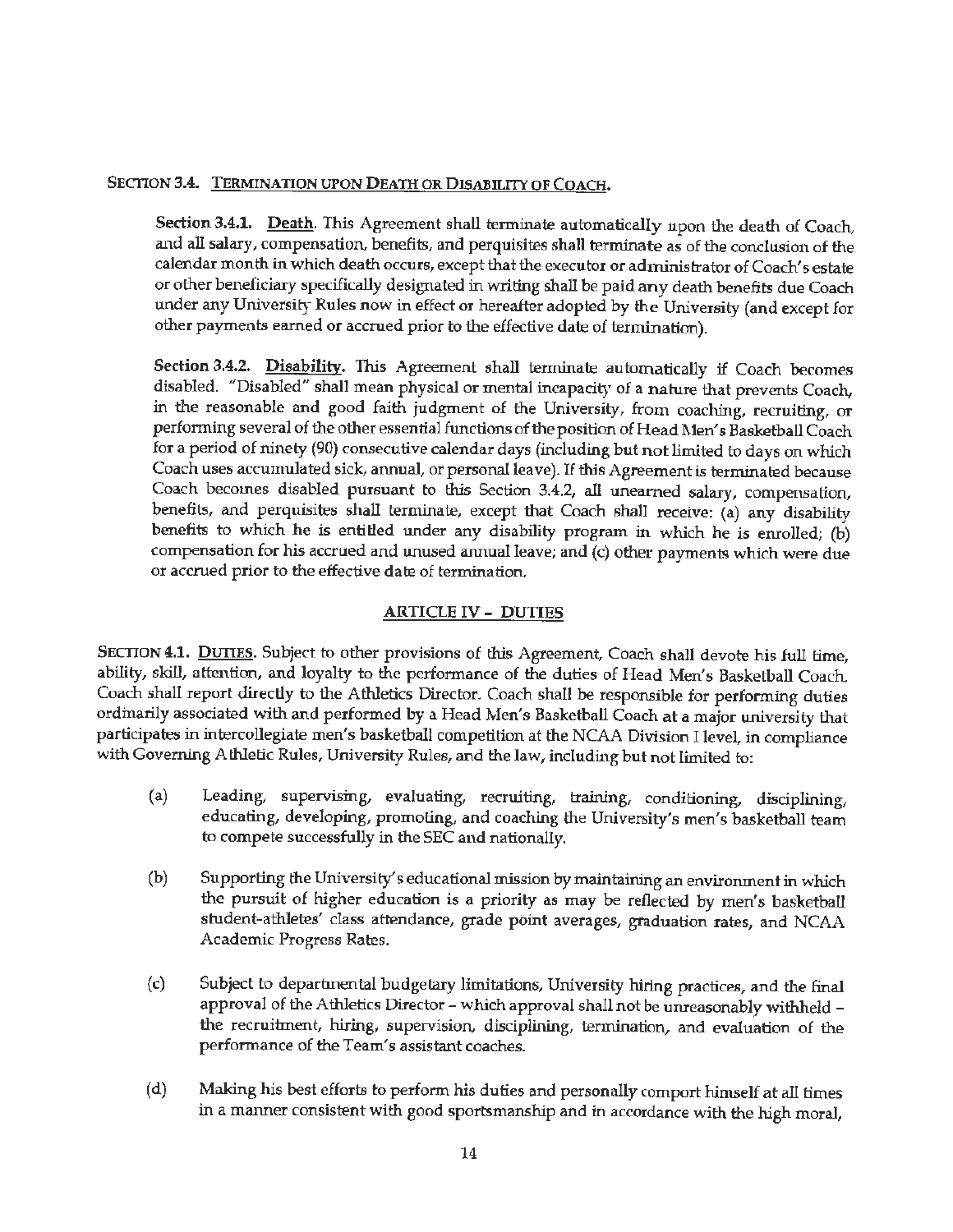ethical, conduct, and academic standards of the University. At all times, Coach shall exercise his best reasonable efforts to ensure that all employees and students under Coach's direct supervision, or subject to Coach's direct or indirect control (e.g., a men's basketball student-athlete or an employee with duties directly related to men's basketball), comport themselves in a like manner on and off the field. Such efforts shall include without limitation maintaining rules of conduct, imposing fair discipline for violations of those rules, and implementing reasonable education to prevent misconduct.

- (e) Becoming knowledgeable of and complying with all Governing Athletic Rules and University Rules, to which Coach acknowledges he has access.
- (f) As contemplated by Governing Athletic Rules, promoting and advancing institutional control over every aspect of the men's basketball program; promoting **and** maintaining an atmosphere of compliance with Governing Athletic Rules and University Rules within the men's basketball program; monitoring all employees who report directly or indirectly to Coach, and students on the men's basketball team under Coach's supervision, and taking other reasonable steps to ensure that such persons know and strictly comply with Governing Athletic Rules and University Rules including, but not limited to, requiring them to attend compliance education sessions, encouraging them to seek interpretations as necessary, taking compliance into account when evaluating their performance, and applying appropriate disciplinary measures in the event of a violation. The University agrees to cooperate in good faith with Coach in his efforts to fulfill his responsibilities under Governing Athletic Rules to promote an atmosphere of compliance and monitor the activities of his staff.
- (g) Engaging in reasonable actions in the development, implementation, management, and monitoring of all aspects of prospective men's basketball student-athlete recruiting, including but not limited to: recruiting contacts, evaluations, official visits, telephone calls and other communications, improper benefits, and any travel-related activities of prospective student-athletes and the men's basketball program's coaching staff; and in the development and implementation of effective plans and strategies to recruit academically qualified student-athletes who possess the talent necessary to ensure the men's basketball team is competitive in the SEC and who possess the personal characteristics necessary to be well-regarded representatives of the University.
- (h) Reporting promptly to the Athletics Director or the staff member in the Athletics Department with primary responsibility for compliance any actual knowledge of or reasonable cause to believe that one or more violations of Governing Athletic Rules or University Rules have been committed by himself and/ or any other person;
- (i) Cooperating fully in any investigation of any aspect of the men's basketball program or the intercollegiate athletics program, whether by the NCAA, the Southeastern Conference, or the University.
- G) Working cooperatively with the Athletics Compliance Office on compliance matters and Governing Athletic Rules education.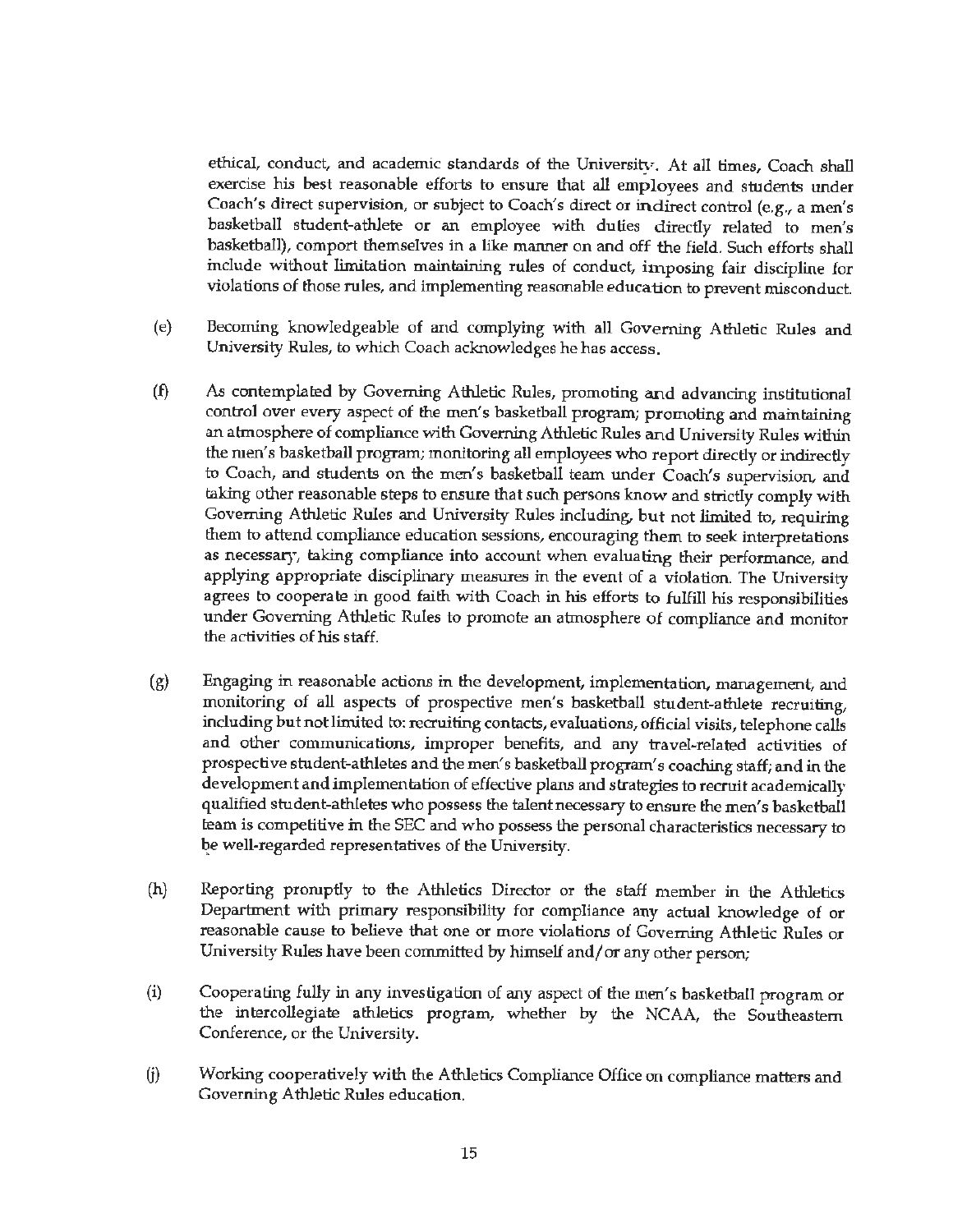- (k) As contemplated by NCAA Bylaw 18.4.2.1.1.2, attesting annually that the obligations of NCAA Constitution 2.1 (Principle of Institutional Control and Responsibility) and NCAA Constitution 2.8 (Principle of Rules Compliance) have been met;
- (I) Using reasonable efforts to protect the health and welfare of men's basketball studentathletes. Coach agrees that final decisions regarding student-athletes' participation in practices and competitions shall be made by the Athletics Department's sports medicine staff and that such decisions shall not be considered a breach of this Agreement.
- (m) Providing substantive input and working in good faith with the Athletics Director to schedule future opponents, supporting in good faith the Athletics Director's negotiations and other efforts to schedule future opponents, and not unreasonably objecting to any such future opponents. The Athletics Director is the final decision maker on scheduling.
- (n) Making diligent, good faith efforts to maintain and cultivate positive and effective working relations with governing boards, associations, conferences, committees, alumni, the media, the public, students, faculty, staff, and friends of the University.
- (o) Under the direction of the Athletics Director, making diligent, good faith efforts to maintain responsibility for the fiscal and budgetary functions associated with the men's basketball program.
- (p) Recognizing that his statements about any aspect of the University and its employees are often publicized and agreeing to use his best efforts to keep comments he makes about the University and its employees positive and constructive, except as approved by the Athletics Director.
- (q) Performing the duties of a "campus security authority" under the Jeanne Clery Disclosure of Campus Security Policy and Campus Crime Statistics Act and the duties of a mandatory reporter/ responsible employee under UTK's Policy on Sexual Misconduct, Relationship Violence, Stalking, and Retaliation (which may be amended by the University from time to time).
- (r) Materially performing other duties specifically described elsewhere in this Agreement, including but not limited to Section 2.2.2.
- (s) Materially performing other reasonable men's basketball-related duties as may be reasonably assigned by the Athletics Director from time to time.

Notwithstanding anything to the contrary in this Section 4.1, a breach of a duty described in this Section 4.1 shall not be considered to be cause sufficient to terminate this Agreement unless termination for the breach would be for "Cause" under Section 3.2.2.

SECTION **4.2.** INSTITUTIONAL CONTROL. Coach recognizes and acknowledges the importance of the maintenance and observance of the principles of institutional control as contemplated by Governing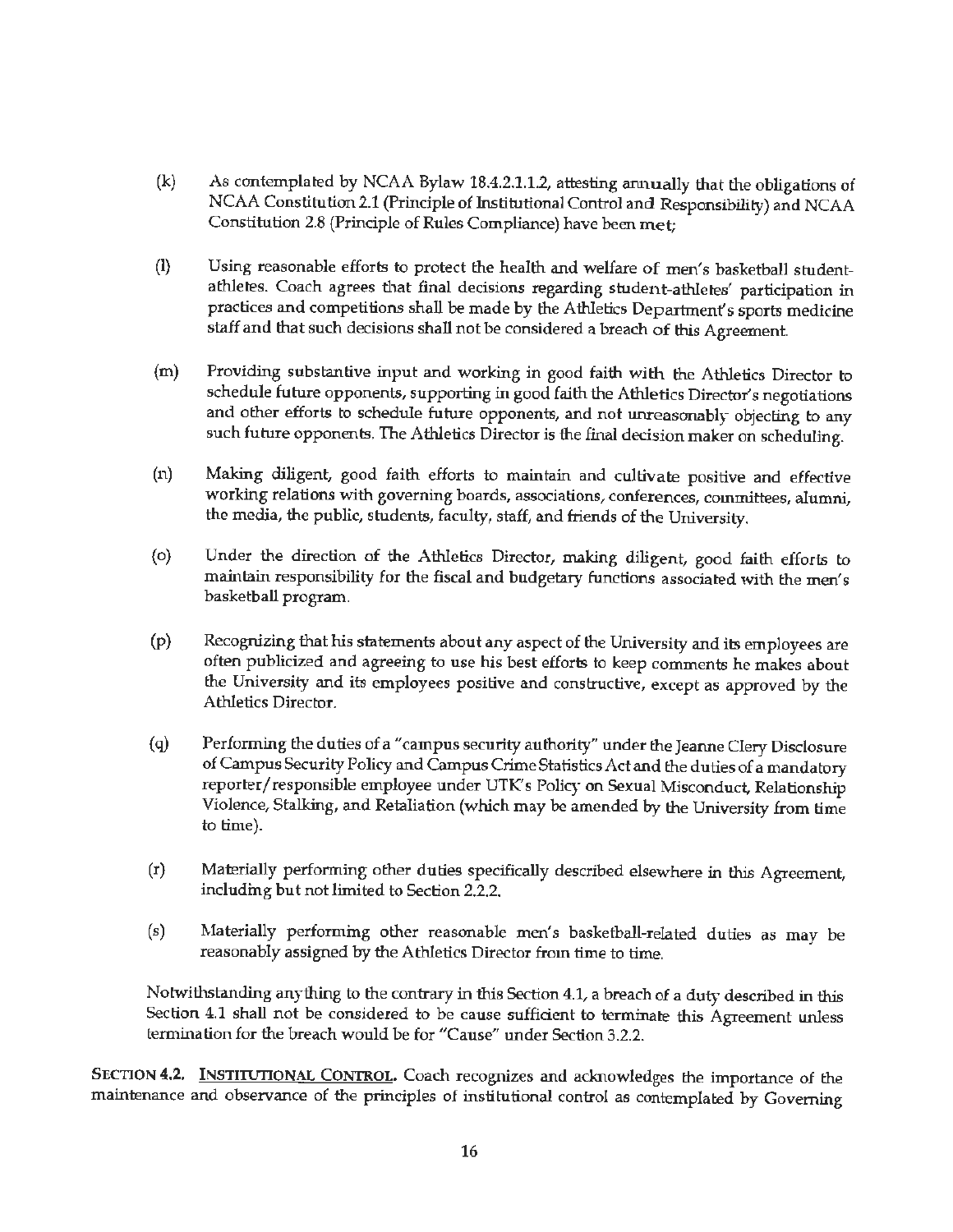Athletic Rules over every aspect of the men's basketball program. Coach agrees *to* recognize and respect the organizational structure of the University in the execution of his duties under this Agreement. For example, Coach agrees to follow all protocols established by the Chancellor and/ or the Athletics Director from time to time with respect to contact with University officials (including without limitation members of the Board of Trustees and the Board's Athletics Committee) about matters of concern relating to the men's basketball program and/or the Athletics Department. The foregoing shall not be deemed to prohibit non-substantive social discourse between Coach and University officials in the context of social or other gatherings at which Coach and one or more University officials are present, but discussion of all substantive issues about the men's basketball program or the Athletics Department shall be handled in accordance with established protocols. In addition, Coach shall at alI times recognize that as part of the University's administration and its publicly visible representative, Coach has a duty to support the policies and academic priorities of the University in his actions and in public discourse.

SECTION 4.3. STUDENT-ATHLETE DECLARED INELIGIBLE. Coach recognizes that the primary mission of the University is higher education. Coach also recognizes that a student-athlete may be declared not eligible for competition: (i) for academic reasons; (ii) because the University believes the student-athlete would not be an appropriate representative of the University; (iii) because the University believes that the student-athlete is not eligible according to Governing Athletic Rules; and/ or (iv) under University Rules. Coach agrees that such action by the University shall not be considered a breach of this Agreement.

SECTION **4.4.** PAYMENT/REIMBURSEMENT OF EXPENSES. Coach shall receive payment and/or reimbursement for reasonable and necessary expenses incurred in connection with the performance of *his* duties, subject to applicable University Rules and Governing Athletic Rules. Coach shall receive payment and/ or reimbursement for reasonable and necessary travel expenses for his spouse, when it is appropriate that she accompany him outside of the Knoxville area while in the performance of his duties, subject to applicable University Rules and Governing Athletic Rules.

# **ARTICLE V** - **ENFORCEMENf OF GOVERNING ATHLETIC RULES; UNIVERSITY DISCLAIMER REGARDING NCAA VIOLATIONS**

SECTION 5.1. DISCIPLINARY OR CORRECTIVE ACTION REQUIRED BY NCAA AND/OR SEC. Coach agrees that the University, as a member of the NCAA and the SEC, is required to apply and enforce certain Governing Athletic Rules with respect to all institutional staff members through appropriate disciplinary or corrective action and is further required by NCAA Bylaw 11.2.1 and/ or SEC Bylaw 19 .8 to include the following stipulation in this Agreement: (1) Coach has an affirmative obligation to cooperate fully in the NCAA infractions process, including the investigation and adjudication of a case (see NCAA Bylaw 19.2.3); and (2) if Coach is found in violation of Governing Athletic Rules or responsible for another person's violation of Governing Athletic Rules, then he shall be subject to disciplinary or corrective action as set forth in the provisions of the NCAA infractions process (see NCAA Bylaw 19), Article 4 of the SEC Constitution, and/ or SEC Bylaw 19 .8, including but not limited to suspension without pay or termination of employment, whether the violation(s) occurred while Coach was employed by the University or during prior employment at another NCAA member institution.

SECTION 5.2. **NCAA** COMMITTEE ON INFRACTIONS FINDING. Coach agrees that a finding by the NCAA Committee on Infractions (or, if appealed by the University, by the NCAA Infractions Appeals Committee), or an agreed-on finding approved by the NCAA Committee on Infractions in the course of a summary disposition, that Coach has engaged in or condoned a Level I or Level II violation of one or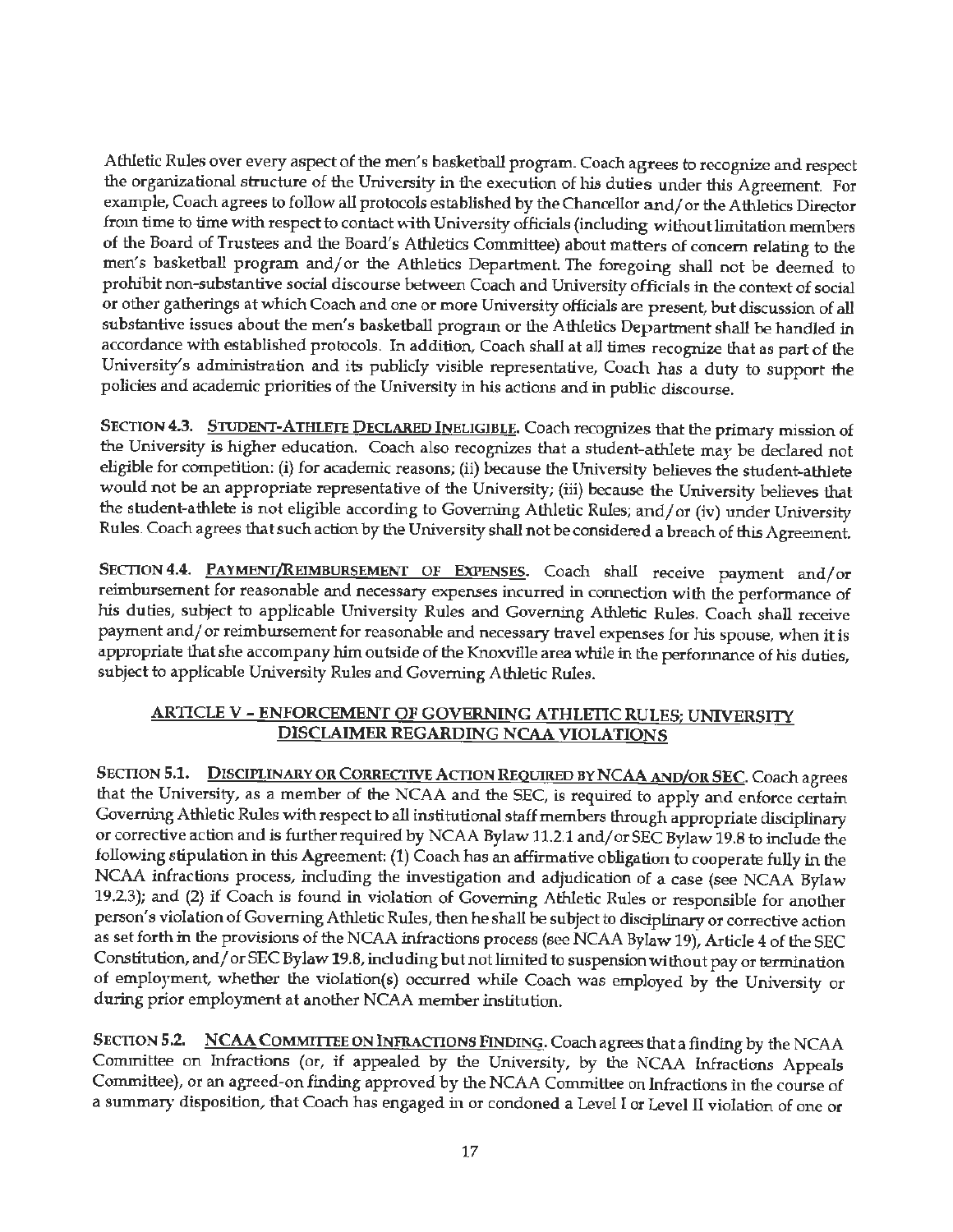more Governing Athletic Rules, or is responsible for another person's Level I or Level JI violation(s) of Governing Athletic Rules, shall constitute a material breach of this Agreement that is not capable of being cured, and the University, in its sole discretion, may elect to terminare this Agreement, suspend Coach without pay, or take other disciplinary or corrective action against Coach as set forth in the provisions of the NCAA enforcement procedures upon written notice to Coach within thirty (30) calendar days of the finding by the NCAA Committee on Infractions (or, if appealed by the University, by the NCAA Infractions Appeals Committee) or the NCAA Committee on Infractions' approval of the agreed-on finding, whether the violation(s) occurred while Coach was employed by the University or during prior employment at another NCAA member institution.

SECTION 5.3. **NCAA/SEC FINES** AND PENALTIES. Coach agrees to comply with any penalty imposed by the NCAA and/ or the Southeastern Conference pursuant to Governing Athletic Rules, following the exhaustion of any available appeals by Coach. Any fine or other penalty imposed personally on Coach by the NCAA and/ or the Southeastern Conference shall be the sole responsibility of Coach. In addition to the University's rights under Section 5.1, Section 5.2, or any other Section of this Agreement, if the NCAA or SEC suspends Coach from coaching in one (1) or more games, then the University may impose a financial penalty on Coach in the amount of Ten Thousand Dollars (\$10,000) for each game for which Coach is suspended. The University shall impose a financial penalty for a game suspension under this Section 5.3 by withholding and deducting the amount of the financial penalty from Coach's paycheck for the month in which the game is played. This obligation shall survive the termination of this Agreement and shall continue in full force and effect for all purposes notwithstanding the termination of this Agreement.

SECTION 5.4. FURTHER OBLIGATIONS. Upon termination of this Agreement pursuant to this Article V, Coach shall not be entitled to further salary, compensation, benefits, perquisites, or any other athletically related income or benefits derived by virtue of Coach's position as Head Men's Basketball Coach from the University (except for payments earned or accrued prior to the effective date of tennination). Coach waives all rights to receive compensation for his accrued and unused annual leave upon termination of **this** Agreement pursuant to this Article V.

SECTION 5.5. CONTINUED EMPLOYMENT OPTION. In its sole discretion, the University may elect to terminate this Agreement under this Article V but offer Coach continued employment with or without a new employment agreement.

SECTION 5.6. NOTICE AND REASONABLE OPPORTUNITY TO MEET; WAIVER OF **UAPA** RIGHTS. Prior to implementing any disciplinary or corrective action as contemplated by this Article V against Coach based on a finding by the Southeastern Conference, NCAA Committee on Infractions, or, if appealed, the NCAA Infractions Appeals Committee, the University shall afford Coach notice and a reasonable opportunity to meet with the Athletics Director and the Chancellor to respond to the proposed disciplinary or corrective action. Coach voluntarily waives all rights to a post-termination or postsuspension opportunity to contest a termination or suspension without pay pursuant to this Article V under University Rules and the Tennessee Uniform Administrative Procedures Act, Tennessee Code Annotated § 4-5-301 *et seq.* 

SECTION 5.7. REPAYMENT OF INCENTIVE COMPENSATION. Coach shall forfeit and repay to the University all annual athletics incentive compensation paid to Coach pursuant to Section 2.3 if any goal achieved is subsequently vacated by the Southeastern Conference or the NCAA, or if the men's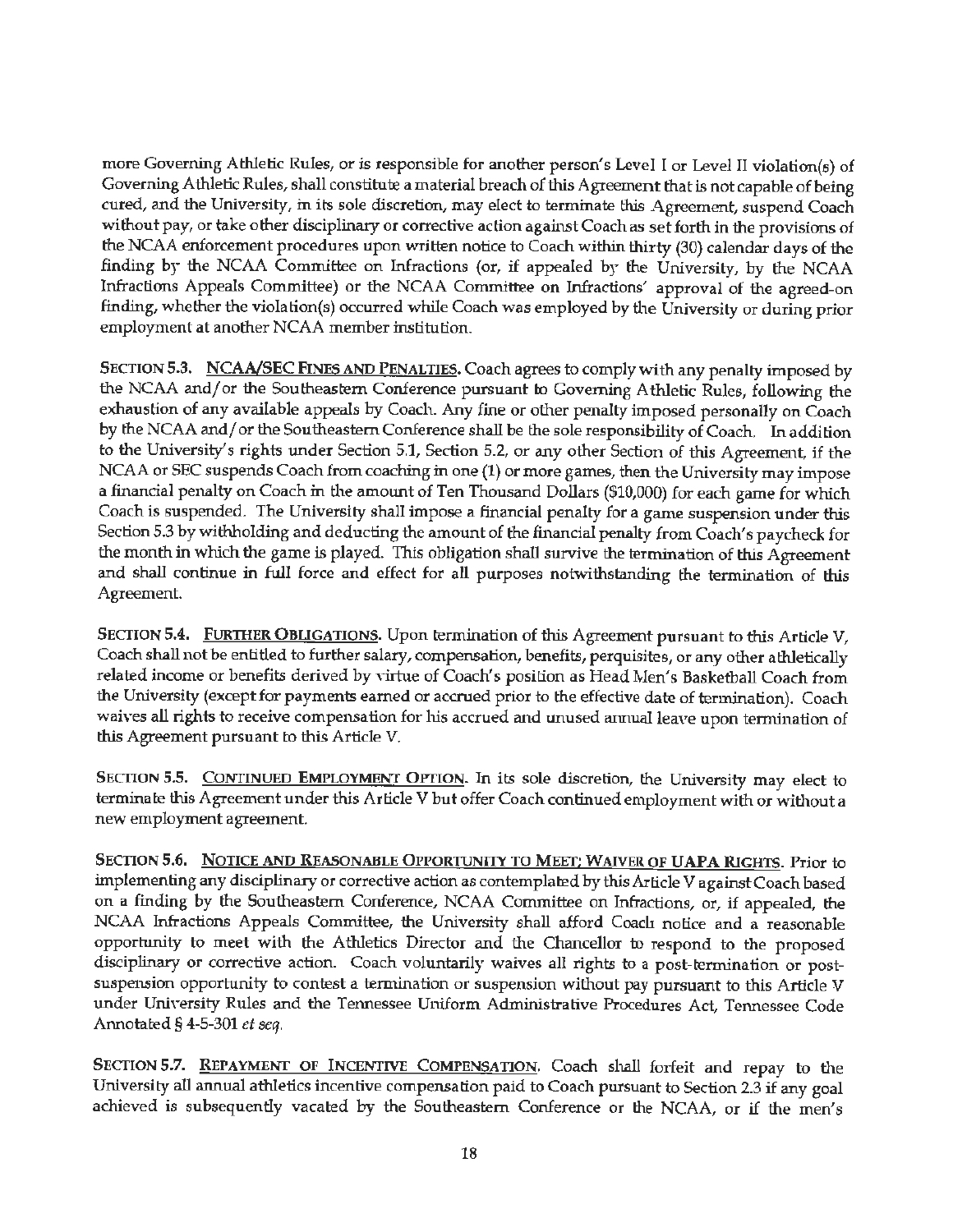basketball program is subsequently placed on probation by the NCAA (or by the University, if the selfimposed) for violations that occurred in whole or in part during a year for which Coach was awarded annual athletics incentive compensation. This obligation shall apply regardless of whether the University terminates this Agreement or Coach's employment This obligation shall survive the termination or expiration of this Agreement and shall continue in full force and effect for **all** purposes notwithstanding the termination or expiration of this Agreement.

SECTION 5.8. INDEMNIFICATION. Coach shall indemnify the University against all damages, costs and expenses, including attorney's fees, in an amount not to exceed Fifty Thousand Dollars (\$50,000), incurred by the University as a direct result of any investigation or proceeding resulting in a finding by the University or by the NCAA Committee on Infractions (or, if appealed by the University, by the NCAA Infractions Appeals Committee) that Coach has engaged in or knowingly condoned a Level I or Level II violation of one or more Governing Athletic Rules or multiple Level III or Level IV violations considered collectively to be a Level I or Level II violation. Any amounts payable by Coach under this Section 5.8 shall be paid within sixty (60) days after written notice from the University that such amounts are owed and the University's delivery of all appropriate supporting documentation. This obligation shall apply regardless of whether the University terminates this Agreement or Coach's employment. This obligation shall survive the termination or expiration of this Agreement and shall continue in full force and effect for all purposes notwithstanding the termination or expiration of this Agreement.

SECTION **5.9. No** CONFLICTS. Nothing in this Article V shall be construed to conflict with or limit the University's rights set forth in any other part of this Agreement, including but not limited to Article III and Article IX.

# **ARTICLE VI** - **OUTSIDE ACI1VITIES**

SECTION 6.1. PRIOR WRITTEN APPROVAL. Coach shall not engage in any outside activities without the prior written approval of the Athletics Director and the Chancellor. Approved outside activities shall be conducted by Coach in accordance with Governing Athletic Rules and the law. In conducting approved outside activities, Coach shall avoid any use, directly or by implication, of the University's name, logo, or other University trademark or intellectual property without the prior written approval of the Athletics Director and the Chancellor (if given, such approval shall expire automatically upon the termination or expiration of this Agreement).

SECTION 6.2. DEFINITION OF OUTSIDE ACTIVITIES. For purposes of this Article VI, "outside activities" means activities performed and/ or income or benefits received outside the course and scope of Coach's employment as Head Men's Basketball Coach including, without limitation: personal services contracts; cash payments, bonuses, annuities, interest, honoraria, royalties, and other income; sports camps; housing allowances or benefits (including preferential housing arrangements); country club memberships; charitable fundraising; complimentary tickets; radio, television, internet, or other media shows, programs and appearances not approved by the University's multi-media rights partner, but not including routine media interviews for which Coach receives no compensation; serving on corporate boards of directors; endorsing, promoting, consulting, or advertising for commercial purposes any product or service, including without limitation shoe, apparel, or equipment manufacturers; speaking engagements; ownership, control, or management of a foundation, organization, or other entity; written publications; and public appearances. "Outside activities" does not mean owning less than ten percent of any publicly traded security or receiving interest, gains or dividends from a savings account, checking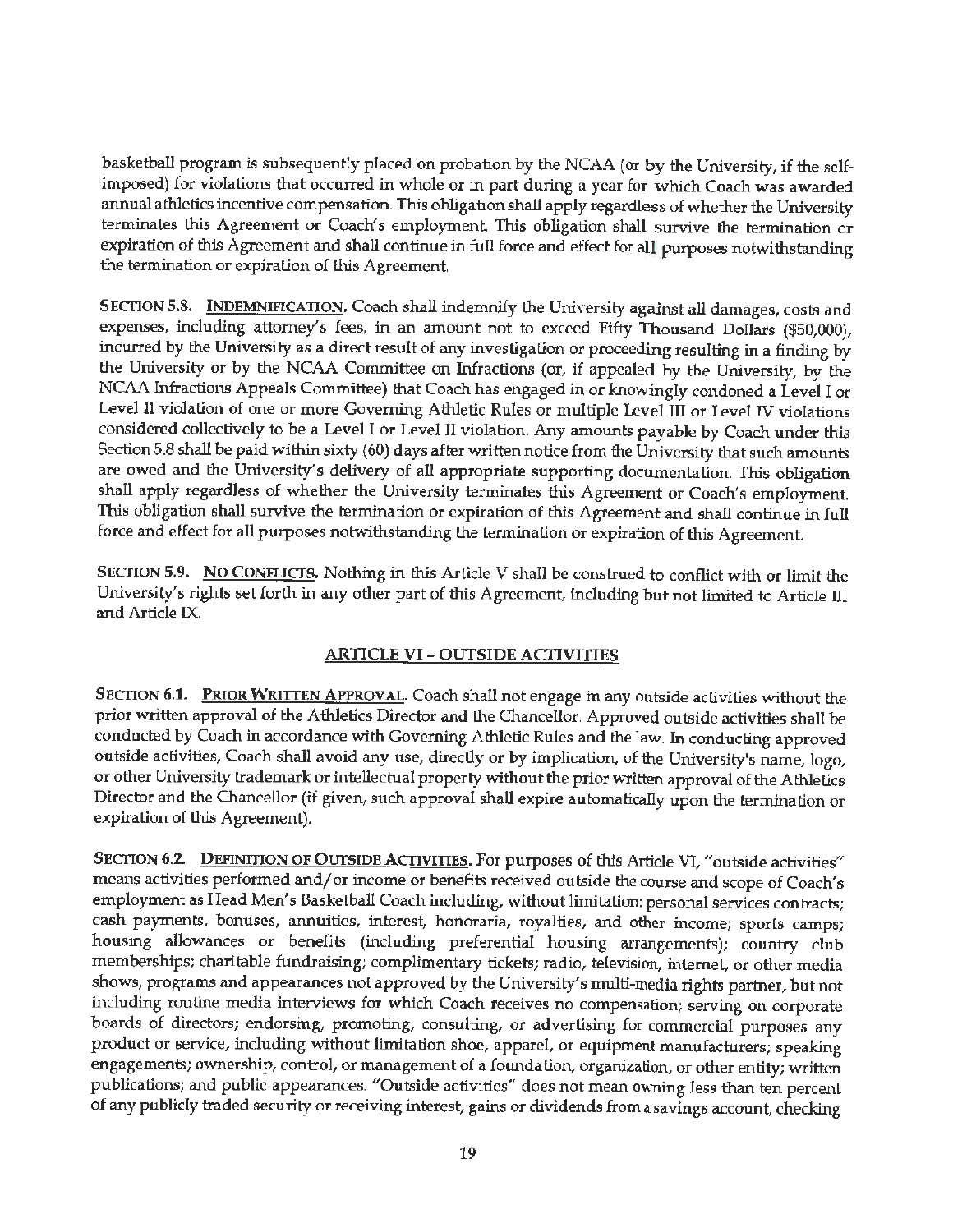account, certificate of deposit, publicly available mutual fund, or publicly available and passive investments which require nominal attention by Coach and which do not interfere with his duties as Coach.

SECTION 6.3. ANNUAL REPORT, Coach shall submit an annual written detailed report of all outside activities to the Chancellor, through the Athletics Director, consistent with the way in which the Athletics Department's collects this information from other employees. Upon request, the University shall have reasonable access to all records of Coach necessary to verify the information contained in such report. Such report shall comply with Governing Athletic Rules, including without limitation NCAA Bylaw 11.2.2 and NCAA Bylaw 11.3.2.l.l.

SECTION 6.4. **GROUNDS FOR WITHHOLDING OR CONDITIONING APPROVAL**. The Athletics Director and the Chancellor shall not unreasonably withhold or condition their approval of Coach's proposed outside activities. Reasonable grounds for withholding approval and/ or reasonable grounds for conditioning approval include without limitation, as determined in the reasonable and good faith judgment of the Athletics Director and the Chancellor:

- (a) The proposed activity would violate Governing Athletic Rules;
- (b) The proposed activity would involve a conflict of interest with Coach's University duties pursuant to the University Rules;
- (c) The proposed activity would reflect adversely on the University and/ or Coach;
- (d) The proposed activity would interfere with Coach's ability to apply his best efforts to the full performance of his duties under this Agreement;
- (e) The proposed activity would usurp a corporate opportunity of the University;
- (f) The University has a current or existing agreement (or is actively engaging in negotiations) with another vendor, business entity, or commercial enterprise that provides substantially the same type of product, service, or benefit as that involved in the proposed activity;
- $(g)$  The University's multi-media rights partner does not approve of the proposed activity or approves of the proposed activity only upon certain conditions; and
- (h) Prohibiting the use of University facilities and resources.

A breach of conditions imposed by the Athletics Director and the Chancellor concerning outside activities shall be deemed to be a breach of this Agreement. In addition to any conditions imposed by the Athletics Director and the Chancellor pursuant to this Section 6.4, Coach shall comply with Section 6.5 and Section 6.6, if applicable.

SECTION 6.5. MEN'S BASKETBALL CAMPS. All men's basketball camps conducted by Coach at University facilities shall be operated through the University and in accordance with Governing Athletic Rules and University Rules, and all compensation for coaches and staff shall be paid through the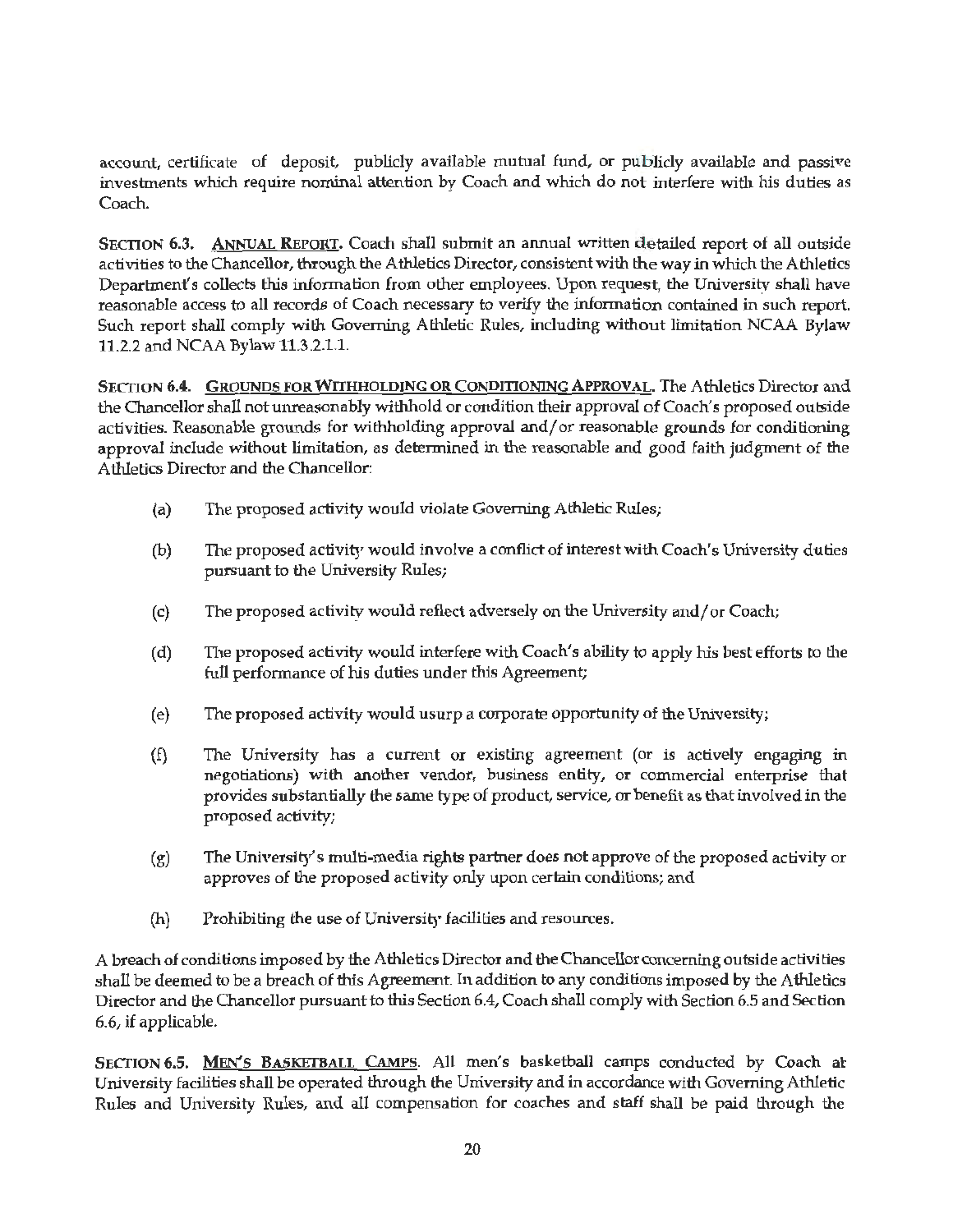University's payroll or its disbursement voucher system. Coach may use the University's name and logo in connection with any men's basketball camps or clinics he conducts at University facilities with prior written approval from the Athletics Director. The University shall use its best efforts to minimize camp operational costs relating to housing, facilities, and food, in accordance with University Rules.

SECTION 6.6. WRITTEN PUBLICATIONS AND PUBLIC SPEAKING. Coach may write for publications and speak before public gatherings, provided said writings and speeches comply with Governing Athletic Rules and are made in the same professional way and manner expected of any member of the administrative staff of the University. The University expressly agrees that any compensation received for such speeches and writings by Coach in the form of honoraria, royalties, and the like may be retained by him in addition to compensation set forth herein; provided, however, that if the University reimburses Coach or otherwise pays for travel or other expenses associated with the receipt of an honorarium, Coach agrees to use the honorarium to promptly reimburse the University for any such expenses.

SECTION 6.7. NO UNIVERSITY LIABILITY FOR OUTSIDE ACTIVITIES. The University shall have no responsibility or liability for any claim arising out of Coach's performance of outside activities or for any other activity outside the scope of his University employment. In undertaking outside activities, Coach shall make clear to any individual or entity with whom Coach may be involved that Coach is acting in his independent, individual capacity and not as an agent, employee, and/or other representative of the University.

# **ARTICLE VII** - INTELLECIUAL **PROPERTY**

SECTION 7.1. RIGHT TO USE COACH'S NAME. Coach grants the University the right during the Term to use, and the right to grant to others (where such right is contractually required), use of, his name, nickname, initials, autograph, facsimile signature, voice, video or film portrayals, photographs, likeness, image, logo, facsimile image, logos, and/ or trademarks (collectively, Coach's "Name") in any manner in connection with: all radio, television, internet, and other media shows, programs and appearances; all endorsement or consultation contracts entered into by the University or the University's multi-media rights partner (but not as an endorsement by Coach of any product or service absent Coach's written consent, which consent shall not be unreasonably withheld); and all University contracts with athletics shoe, equipment, and apparel manufacturers.

SECTION 7.2. RIGHT TO USE UNIVERSITY'S NAME. The University grants Coach the right during the Term to use the name, initials, logos, and/or trademarks of the University in the performance of his duties as Head Men's Basketball Coach.

SECTION 7.3. UNIVERSITY RESERVATION OF RIGHTS. Coach covenants and agrees that the University retains, owns, and controls all intellectual property and media rights relating to the University's men's basketball program and Athletics Department, including but not limited to all television, radio, internet, and any other form of written or electronic media now known or developed in the future related to the University's men's basketball program and Athletics Department, whether produced by the University or through a third-party, except for any such materials acquired, produced, or developed by Coach prior to his employment as Head Men's Basketball Coach. Coach further covenants and agrees that the University shall have the exclusive right to designate the media rights and intellectual property holder for all fonns of media created during the Term and the exclusive right *to* designate the apparel, shoes, and equipment to be used by the Athletics Department.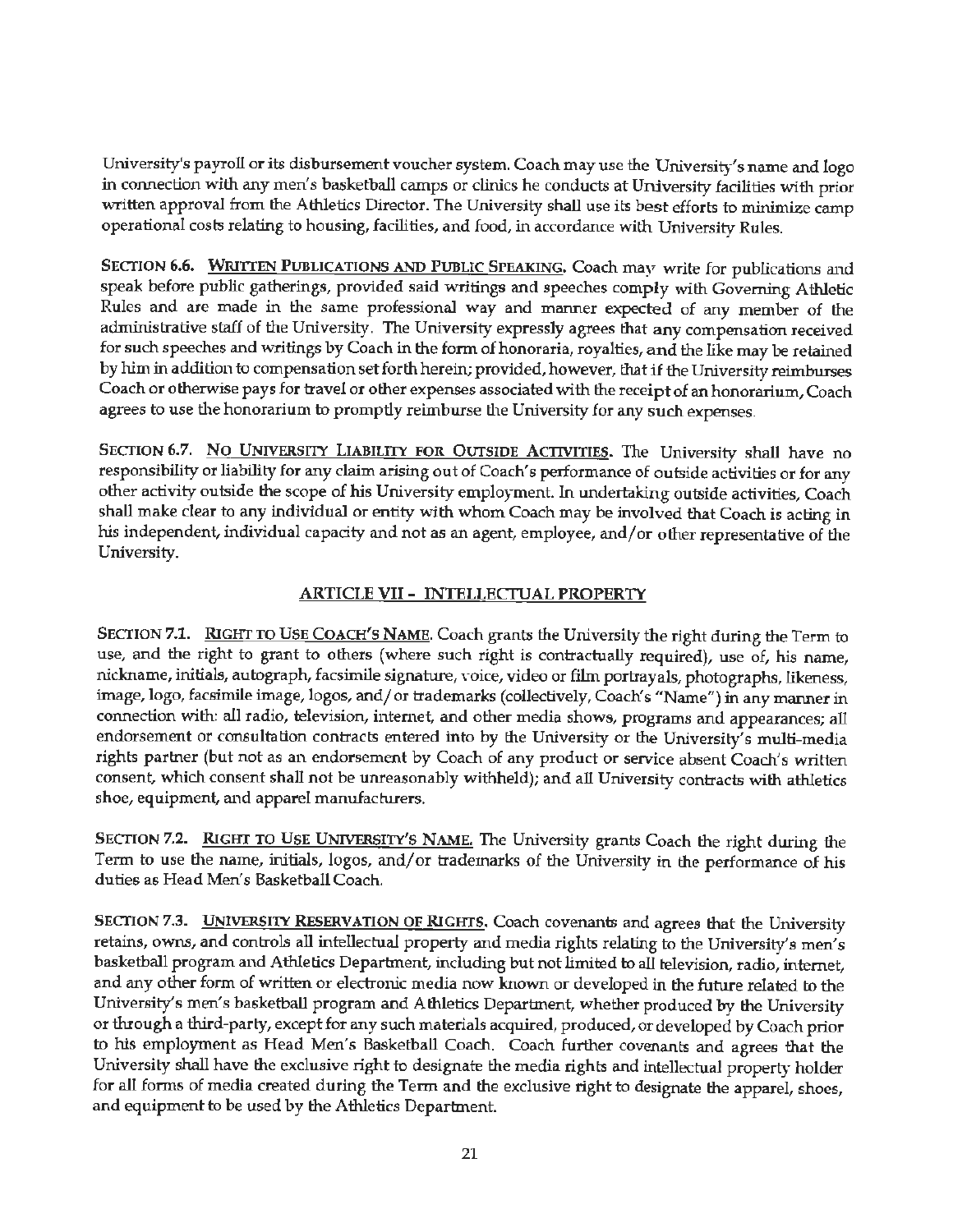SECTION 7.4. POST-TERMINATION RIGHTS - UNIVERSITY. Coach covenants and agrees that, upon termination of this Agreement, the University shall have the right, but not the obligation, to continue to use, and to authorize, license, or grant any sponsor, manufacturer, media rights company, or vendor the right to use, any intellectual property or media rights relating to the men's basketball program, the Athletics Department, or Coach's employment that were created or produced during the Term, notwithstanding the fact that such intellectual property or media rights may contain Coach's Name. Coach shall have no further right to any compensation for any such continued use of his Name by the University unless expressly provided in this Agreement. The use of Coach's Name shall cease upon termination of this Agreement except the University may use, and grant to others the right to use, Coach's Name for factual, historical, archival, and/ or documentary purposes.

SECTION 7.5. POST-TERMINATION RIGHTS - COACH. Except as otherwise provided in this Agreement, Coach shall retain all rights in and to his name and endorsement. Upon expiration. or termination of this Agreement, the University shall have no further right to the continued or future use Coach's name and/ or endorsement, except as provided in this Article VIL

SECTION 7.6. SURVIVAL. The rights and obligations described in this Article VII shall survive the termination or expiration of this Agreement and shall continue in full force and effect for all purposes notwithstanding the termination or expiration of this Agreement.

# ARTICLE VIII - **LIMITATION OF REMEDIES AND WAIVER OF CLAIMS**

**SECTION 8.1. LIMITATION OF REMEDIES AND WAIVER OF CLAIMS - UNIVERSITY TERMINATION.** The financial consequences of the termination of this Agreement pursuant to Section 3.1, Section 3.2, Section 3.4, Article V, and/or Article IX are exclusively set forth in this Agreement. In any instance of a termination of this Agreement pursuant to Section 3.1, Section 3.2, Section 3.4, Article V, and/ or Article IX, except as expressly provided for in this Agreement, the University shall have no liability whatsoever to Coach, nor shall Coach be entitled to receive, and Coach hereby waives and releases all claims that Coach or his personal representatives may have against the University, its trustees, officers, employees, or agents, and their respective successors, heirs, and assigns for: (i) payment of fringe benefits; (ii) accrued and unused annual leave; (iii) the amounts payable under Article II or any other athletically related income or benefits derived by virtue of Coach's position as the Head Men's Basketball Coach; (iv) any direct or consequential damages by reason of any economic loss, including, but without limitation, loss of outside or collateral business income or opportunities, talent fees, earning capacity, incentive and supplemental income, benefits, or perquisites; and/ or (v) alleged humiliation or defamation resulting from the fact of termination or suspension, the public announcement thereof, or the University's release of information or documents required by law. Coach acknowledges that in the event of the termination by the University of this Agreement for cause, without cause, or otherwise, Coach shall have no right to occupy the position of the Head Men's Basketball Coach and Coach's sole remedies are provided for in this Agreement and shall not extend to injunctive relief.

**SECTION 8.2. LIMITATION** OF **REMEDlES AND WAIVER OF CLAIMS** - **COACH TERMINATION.** The financial consequences of the termination of this Agreement pursuant to Section 3.3 are exclusively set forth in this Agreement. In any instance of a termination of this Agreement pursuant to Section 3.3, except as expressly provided for in Section 3.3, Coach shall have no liability whatsoever to University, nor shall University be entitled to receive, and University hereby waives and releases all claims that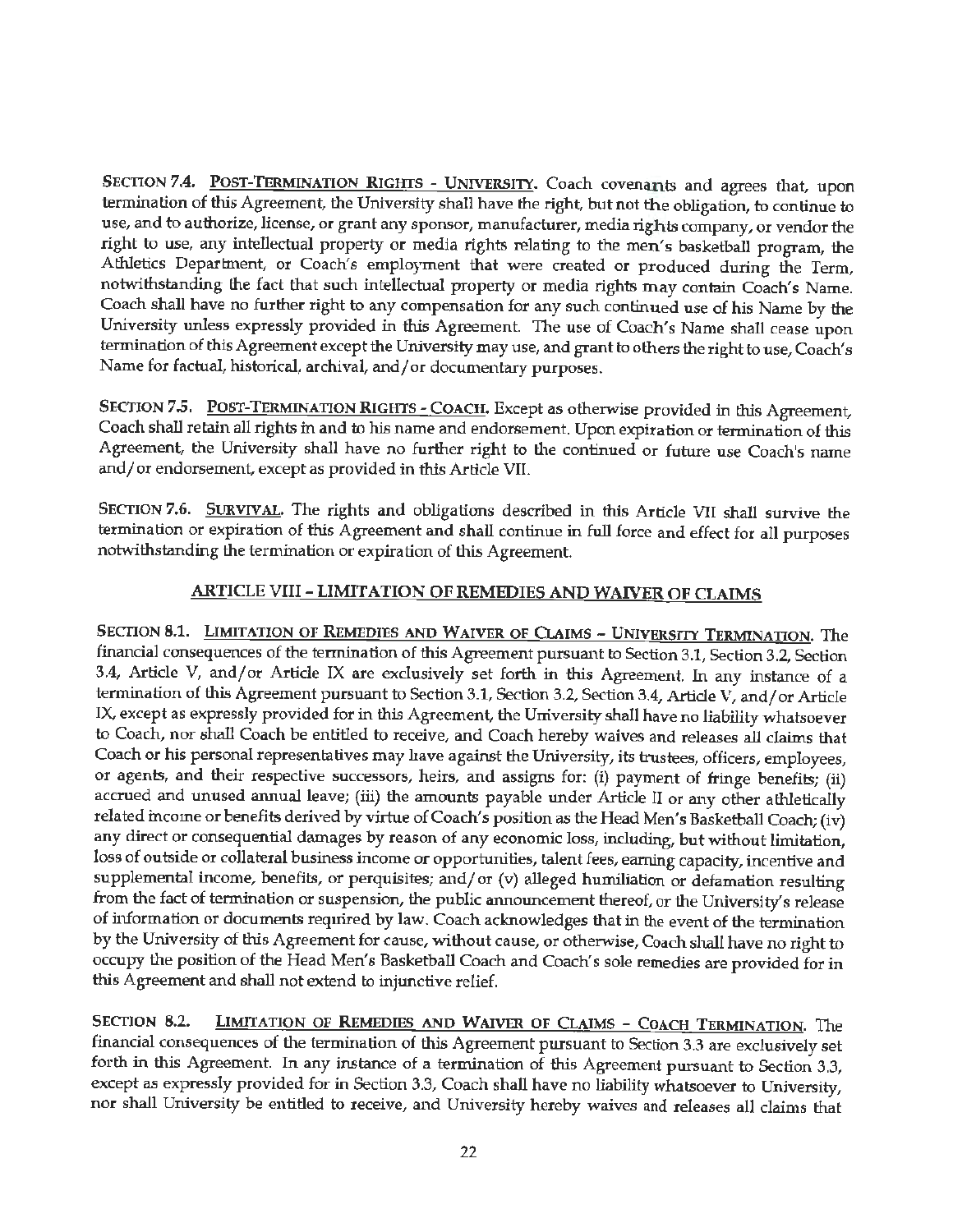University may have against the Coach, said claims to include, without limitation, claims for: (i) any direct or consequential damages; and/ or (ii) alleged reputational damage, humiliation or defamation resulting from the fact of such termination, the public announcement thereof, or Coach's release of information or documents required by law. Nothing herein shall limit or decrease Coach's liability to University for intentional torts, criminal acts, or fraudulent conduct or omissions.

## **ARTICLE** IX - **MATERIAL INDUCEMENT FOR UNIVERSITY'S AGREEMENT AND RESERVATION OF RIGHTS**

SECTION 9.1. COACH'S REPRESENTATIONS AND WARRANTIES. As a material inducement to the University to execute and perform this Agreement, Coach represents and warrants the following to the University:

- (a) He has no knowledge of or reasonable cause to believe there exists an unreported violation or potential violation of any Governing Athletic Rules or University Rules by herself, an assistant coach, a staff member, or any other person associated with UTK's men's basketball program prior to the date on which he executed this Agreement;
- (b) He has not knowingly furnished the NCAA or the University with false, misleading or incomplete information concerning him, any assistant coach's, any staff member's, or any other person's involvement in or knowledge about matters relevant to a possible violation of an NCAA regulation or University Rule when requested to do so by the NCAA or the University;
- (c) He has disclosed to the University all material :information about any known physical or mental conditions that are reasonably likely to materially prevents Coach from coaching, recruiting, or performing other essential functions of the position of Head Men's Basketball Coach;
- (d) He is not restricted from entering into this Agreement by any conflicting obligations to another authority, person, body, or entity; and
- (e) He has never been convicted of, pied guilty to, or pied nolo contendre to a criminal act that constituted either (i) a felony or (ii) a misdemeanor involving moral turpitude (excluding minor traffic offenses).

SECTION 9.2. BREACH OF **REPRESENTATION OR WARRANTY; NOTICE AND REASONABLE OPPORTUNITY** TO MEET; WAIVER OF **UAPA** RIGHTS. Coach agrees that a breach of any representation or warranty contained in Section 9.1 shall be a material breach of this Agreement that is not capable of being cured, and the University in its sole and reasonable discretion may elect to terminate this Agreement upon written notice to Coach. In its sole and reasonable discretion, the University may elect to terminate this Agreement under this Article IX but continue Coach's employment, with Coach's agreement, with or without a new employment agreement. Prior to the effective date of termination this Agreement pursuant to this Article IX, the University shall afford Coach notice and a reasonable opportunity to meet with the Athletics Director and the Chancellor to respond to the proposed termination or suspension.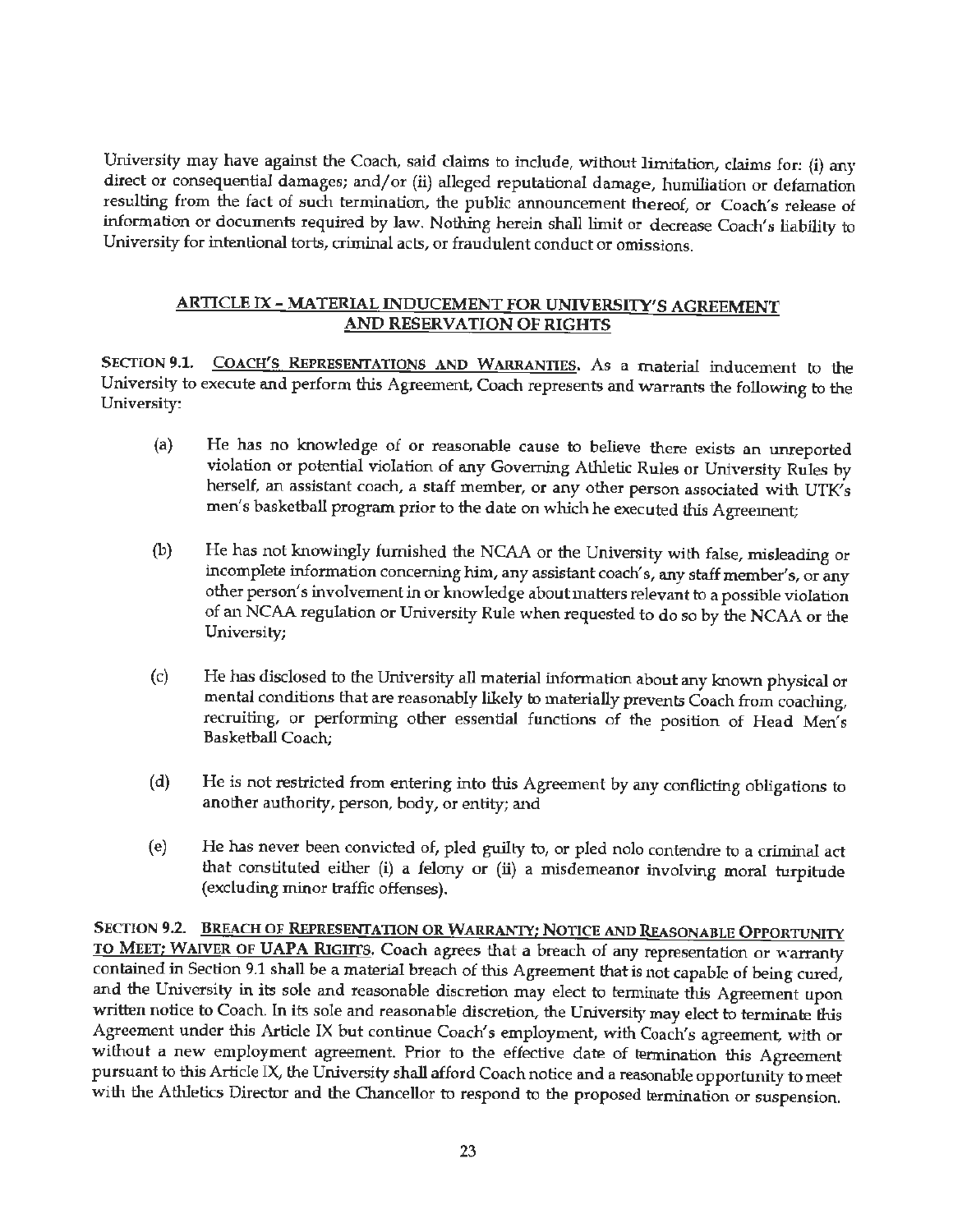Coach voluntarily waives all rights to a post-termination opportunity to contest a termination pursuant to this Article IX, including but not limited to his rights under the Tennessee Uniform Administrative Procedures Act, Tennessee Code Annotated§ 4-5-301 et seq.

SECTION 9.3. NO FURTHER OBLIGATIONS. Upon termination of this Agreement pursuant to this Article IX, Coach shall not be entitled to further salary, compensation, benefits, perquisites, or any other athletically related income or benefits derived by virtue of Coach's position as Head Men's Basketball Coach from the University (except for payments earned or accrued prior to the effective date of termination). Coach waives all rights to receive compensation for his accrued and unused annual leave upon termination of this Agreement pursuant to this Article IX.

SECTION 9.4. No CONFLICTS. Coach agrees that nothing in this Article IX shall be construed to conflict with or limit the University's rights set forth in any other Article of this Agreement, including but not limited to Article III and Article V.

# **ARTICLE X** - **DEFINITIONS**

In addition to words, terms, or phrases defined elsewhere in this Agreement, the following words, terms, or phrases shall have the following meanings in this Agreement:

SECTION 10.1. ATHLETICS DIRECTOR. "Athletics Director" means UTK's Director of Athletics and his/her designee.

SECTION 10.2. CHANCELLOR. "Chancellor" means UTK's Chancellor and his/her designee.

SECTION 10.3. GOVERNING ATHLETIC RULES. "Governing Athletic Rules" means: (1) all present or future legislation, rules, regulations, directives, written policies, bylaws, and constitutions, and official or authoritative interpretations thereof, and all amendments, supplements, or modifications thereto, promulgated by the NCAA or the Southeastern Conference or any successor of such association or conference, or by any ofher athletic conference or governing body hereafter having regulatory power or authority relating to the University's intercollegiate athletics program; and (2) all state or federal laws or regulations regulating college athletics, coaches, staff, student-athletes, or competition.

SECTION 10.4. NCAA, "NCAA" means the National Collegiate Athletic Association and its successors and assigns, or any other athletic association of which the University, subsequent to the execution of this Agreement, may be a member.

SECTION **10.5.** SEC. "Southeastern Conference" or "SEC" means the Southeastern Conference and its successors and assigns, or any other athletic conference of which UTK, subsequent to the execution of this Agreement, may be a member.

SECTION 10.6. UNIVERSITY. "University" means The University of Tennessee and its campus located in Knoxville, Tennessee.

SECTION 10.7. UNIVERSITY RULES. "University Rules" means all present or future policies, procedures, rules, regulations, and guidelines of the University, including but not limited to policies of UTK.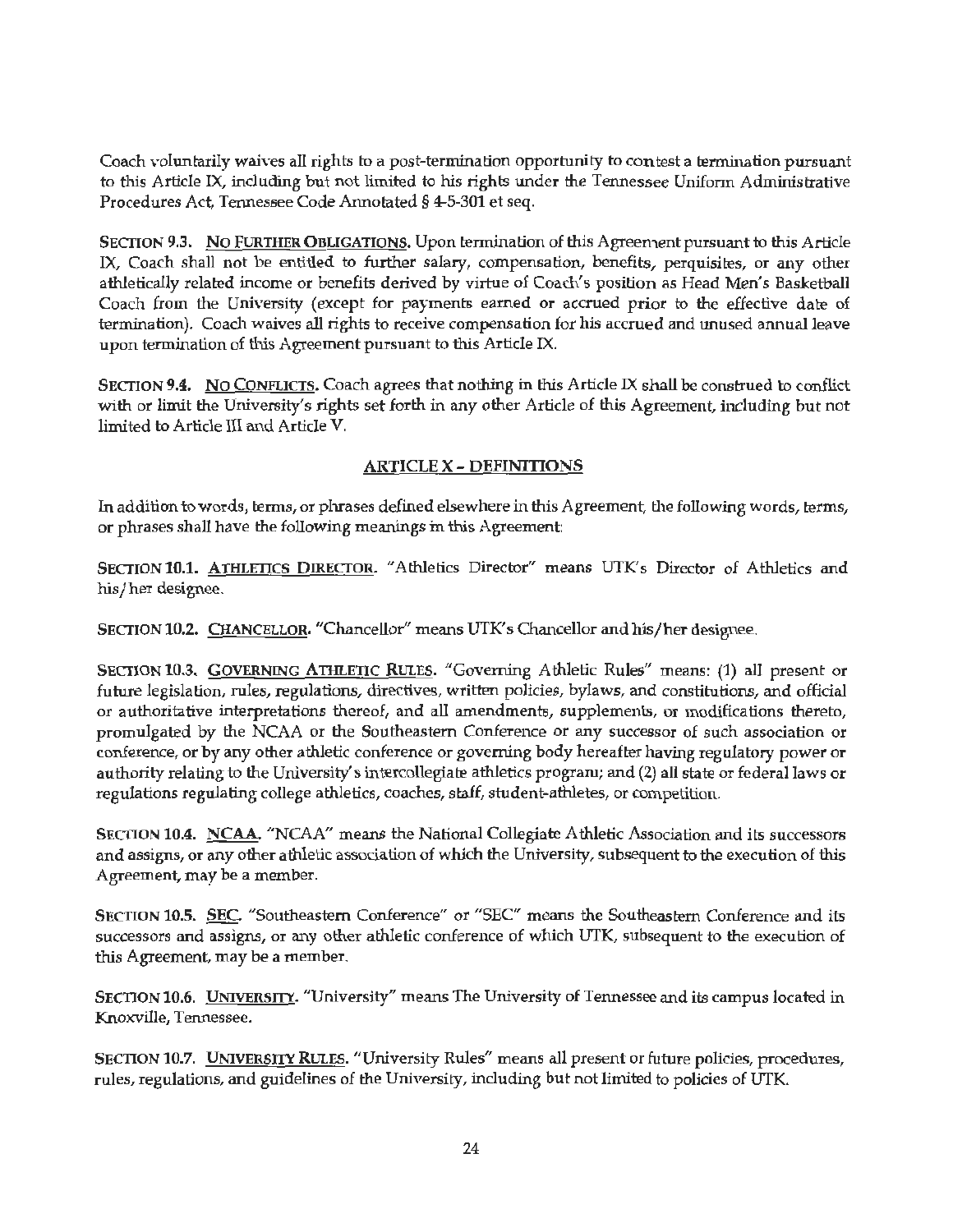SECTION 10.8. UTK. "UTK" means The University of Tennessee, Knoxville and its Athletics Department.

## **ARTICLE XI** - **CONFIDENTIAL INFORMATION**

**Section 11.1. Definition of Confidential Information.** By virtue of his position as Head Men's Basketball Coach, Coach agrees that non-public information, which provides a competitive advantage to UTK's men's basketball program, will be created, developed, learned by, and entrusted to him during the course of his employment with the University. Coach agrees that such information is specialized, unique in nature, and of great value to the University. Such information includes, but is not limited to, the following relating to UTK's Athletics Department and/or men's basketball program (collectively, "Confidential Information"): methods; processes; operations: recruiting programs, strategies, and evaluations; computer and video programs; future plans; prospective student-athlete contact lists; coaching contact lists; current student-athlete contact lists; playbooks; signals; recruiting techniques; player development programs (including, but not limited to, nutrition programs, strength-building, and position coaching); coaching and leadership philosophies and practices; practice drills; training techniques; offensive and defensive schemes; game plans and game plan techniques; prospect and player evaluation systems and associated data; pre-game, in-game, and post-game coaching practices and strategies; training sequences and methodologies; financial statements, budgets, projections, or other financial information; and other information generally treated by as confidential, except for any such materials acquired, produced, or developed by Coach prior to his employment as Head Men's Basketball Coach. Coach acknowledges and agrees that all such information, except for any such materials acquired, produced, or developed by Coach prior to his employment as Head Men's Basketball Coach, constitutes Confidential Information protected under Tennessee law and has an independent economic value to the University and the University's competitors within the NCAA Division I.

**Section 11.2. Protection of Confidential Information.** Coach agrees that the Confidential Information gives the University's men's basketball program a competitive advantage over its competitors, and Coach, therefore, covenants to treat Confidential Information confidentially under this Agreement and to protect the University. Coach covenants not to misappropriate, use, share or disclose any Confidential Information to any of the University's competitors within the NCAA Division I or any of their respective personnel, including, but not limited to, any coaches, during the Term (regardless of whether Coach remains employed for the length of the Term). Coach further agrees that, because Coach's services under this Agreement are of a special, unique, unusual, extraordinary and intellectual character which gives those services special value, the loss to the University of which cannot be reasonably or adequately compensated in damages in an action at law, and because disclosing any such Confidential Information would place the University **at** significant competitive disadvantage, the Universitr shall have the right to obtain from any court such equitable, injunctive, or other relief as may be appropriate if Coach violates this Section 11.2, including a decree enjoining Coach from sharing or disclosing any Confidential Information with any NCAA Division I college or university or any of their respective personnel. Coach shall not be prohibited from making truthful statements: to his personal legal counsel; when defending himself in litigation or NCAA proceedings; or if required to testify by a court or a governmental or regulatory body or agency.

SECTION 11.3. SURVIVAL. This Section 11 shall survive the termination or expiration of this Agreement.

SECTION **11.4.** BLUE PENCIL PROVISION. If it is determined by a court of competent jurisdiction that any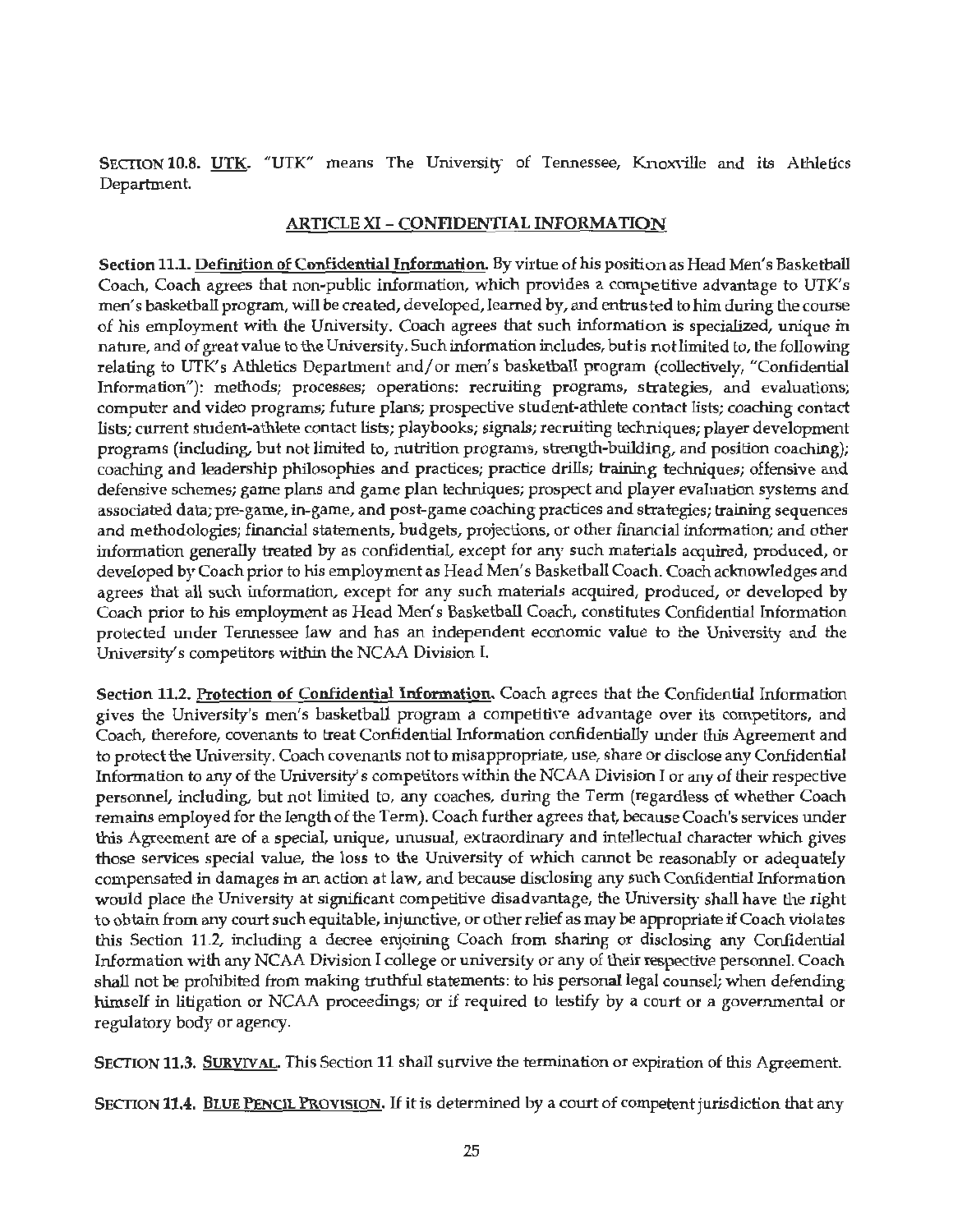provision of this Section 11 is excessive in duration or scope or is otherwise unenforceable, then it is the intention of the University and Coach that such provision be modified by the court to render the provision enforceable to the maximum extent permitted by law.

# ARTICLE XII - MISCELLANEOUS

SECTION 12.1. COMPLETE AGREEMENT. This Agreement contains the complete agreement between the parties concerning Coach's employment as the Head Men's Basketball Coach. Neither party has made any representation with respect to the subject matter of this Agreement not specifically included in this Agreement, nor has either party relied on any such representation in entering into this Agreement.

SECTION 12.2. MODIFICATION. This Agreement may only be modified by a writing signed by Coach and the University's Chief Financial Officer.

SECTION 12.3. EFFECT OF INVALIDITY OF PROVISION. The invalidity of any provision of this Agreement shall not and shall not be deemed to affect the validity of any other provision. In the event any provision of this Agreement is held to be invalid, the parties agree that the remaining provisions shall be deemed to be in full force and effect as if they had been executed by both parties subsequent to the expungement of the invalid provision.

SECTION **12.4. No** EXPRESS OR IMPLIED CONTRACT; No TENURE. Coach acknowledges that no pohcy or procedures manual, faculty or staff handbook, course of conduct, practice, award, commendation, promotion, transfer, or length of service creates any express or implied contract modifying any part of this Agreement. Coach acknowledges that his employment with the University is not a tenute-track position and shall not lead to tenure, nor shall Coach be afforded any rights under UTK's Faculty Handbook.

SECTION 12.5. TENNESSEE LAW. This Agreement shall be interpreted in accordance with Tennessee law.

SECTION 12.6. CAPTIONS. The captions of the various provisions contained in this Agreement are not a part of this Agreement and shall not be deemed in any manner to modify, explain, enlarge, or restrict any of the provisions of this Agreement.

SECTION 12.7. NOTICE. Any notice required or permitted to be given under this Agreement shall be sufficient if given in writing and either (a) delivered in person, (b) sent via electronic mail, or (c) sent by a nationally recognized delivery service (e.g., FedEx, etc.). Notice shall be deemed given when the written notice is (a) delivered in person, (b) sent via electronic mail, or (c) placed with a nationally recognized delivery service. Notice to Coach shall be sent to his campus office or to his Universityprovided e-mail account(s). Notice to the University shall be delivered to the Athletics Director at his/her campus office.

SECTION 12.8. RETURN OF UNIVERSITY PROPERTY. All documents, files, records, materials (in any format, including electronically stored information), equipment, or other property, including without information, personnel tecords, recruiting records, team information (excluding on-field property such as Coach's plays, defenses, etc.), athletic equipment, films, videos, statistics, keys, credit cards, laptop computers, software programs, and electronic communication devices, furnished to Coach by the University or developed by Coach at the University's direction or for the University's use or otherwise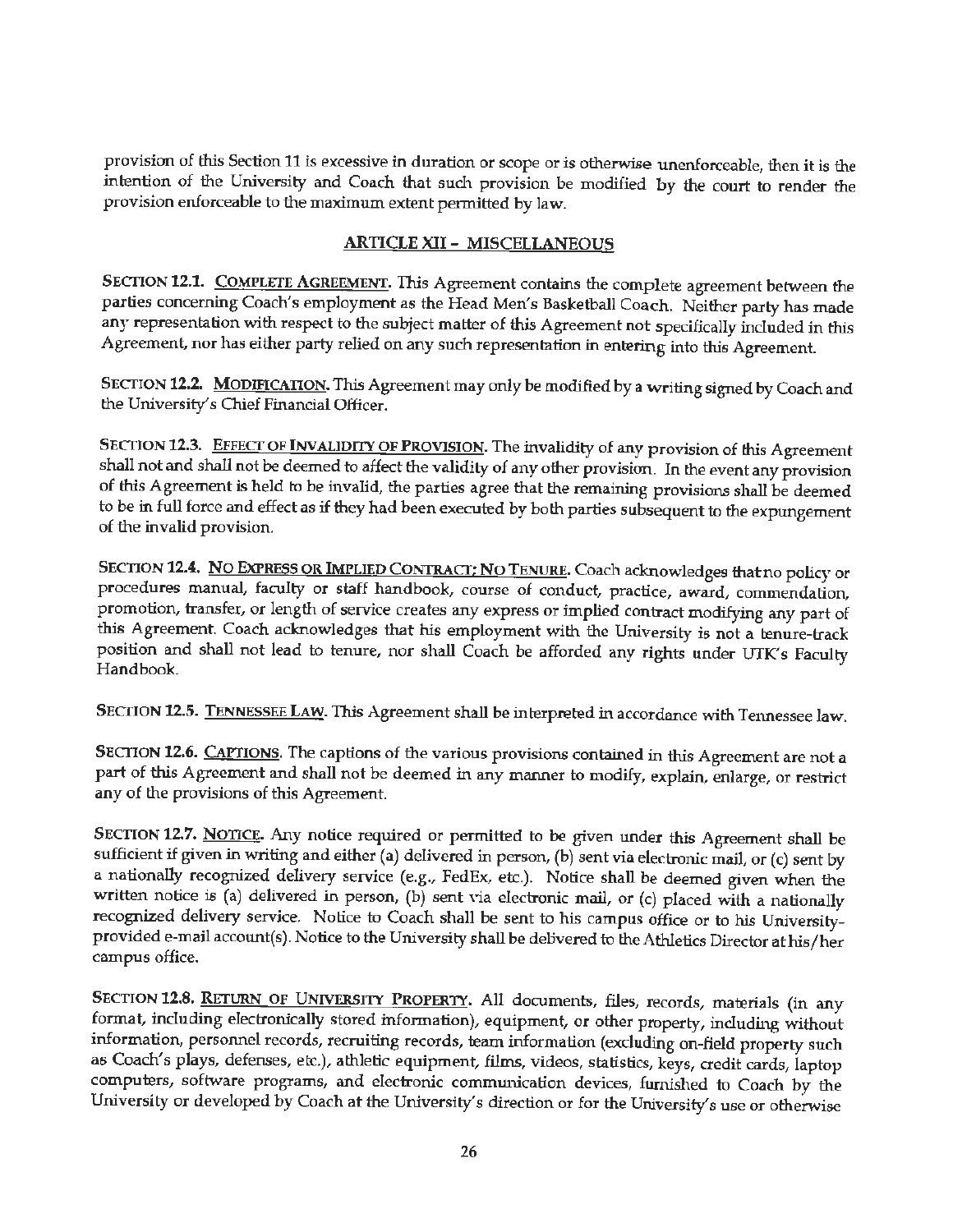in connection with Coach's employment with the University are and shall remain the sole and confidential property of the University, except for any such materials acquired, produced, or developed by Coach prior to his employment as Head Men's Basketball Coach. Within three (3) calendar days of the expiration or termination of this Agreement, Coach shall, upon initiation by the University in writing, complete the University's exit procedure, including returning all University property in his possession. The foregoing provisions shall not apply to Coach's personal notes, personal playbooks, memorabilia, diaries, and similar personal records of Coach, which he is entitled to retain.

SECTION 12.9. DEDUCTION FOR DEBTS. Upon the expiration or earlier termination of this Agreement for any reason, Coach agrees that the University shall be entitled to withhold and deduct from any final payment of any kind that is owed to Coach by the University the amount of any indebtedness owed to the University by Coach, in accordance with the procedures described in University Human Resources Policy 0515.

SECTION 12.10. **No WAJVERS.** The failure of either party to this Agreement to insist upon the performance of any of the terms and conditions of this Agreement, or the waiver of any breach of any of the terms and conditions of this Agreement, shall not be construed as subsequently waiving any such terms and conditions, but the same shall continue and remain in full force and effect as if no forbearance or waiver had occurred. Nothing contained in this Agreement shall be construed to constitute a waiver or relinquishment by the University of any rights to claim such exemptions, privileges, and immunities as may be provided by law. This Section 12.10 shall survive the termination or expiration of this Agreement.

SECTION 12.11. TAXES. Coach agrees to be responsible for the payment of all taxes required by law on all compensation or benefits provided by the University. Coach agrees to defend, indemnify, and hold harmless the University, its trustees, officers, employees, or agents, and their respective successors, heirs, and assigns from all claims or penalties asserted against them for any failure to pay taxes required by law on any compensation or benefit provided by the University pursuant to this Agreement. Coach expressly acknowledges that the University has not made, nor herein makes, any representation about the tax consequences of any consideration provided by the University to Coach pursuant to this Agreement or otherwise in connection with his employment, except where otherwise explicitly noted.

SECTION 12.12. EFFECT ON OTHER PERSONS; NO ASSIGNMENT. This Agreement shall be binding upon the parties and their respective successors, assigns, heirs, and personal and legal representatives, but neither party may assign, pledge, or encumber its respective rights, interests, or obligations under this Agreement.

SECTION 12.13. DRAFTING - NO PRESUMPTION. Each party hereto shall be viewed as an equal participant to the drafting of this Agreement, and each party agrees that there shall be no presumption against the drafting party. Each party acknowledges that he/it has consulted with counsel before executing this Release Agreement, that his/ its attorney was involved in drafting this Release Agreement, that he/ it has read and understands this Agreement.

SECTION 12.15. **AUTHORITY**. This Agreement shall not be binding on the University until signed by the University's Chief Financial Officer. Coach expressly acknowledges that neither the Athletics Director nor the Chancellor has the authority to bind the University with respect to this Agreement, any amendment of this Agreement, or Coach's employment as the Head Men's Basketball Coach.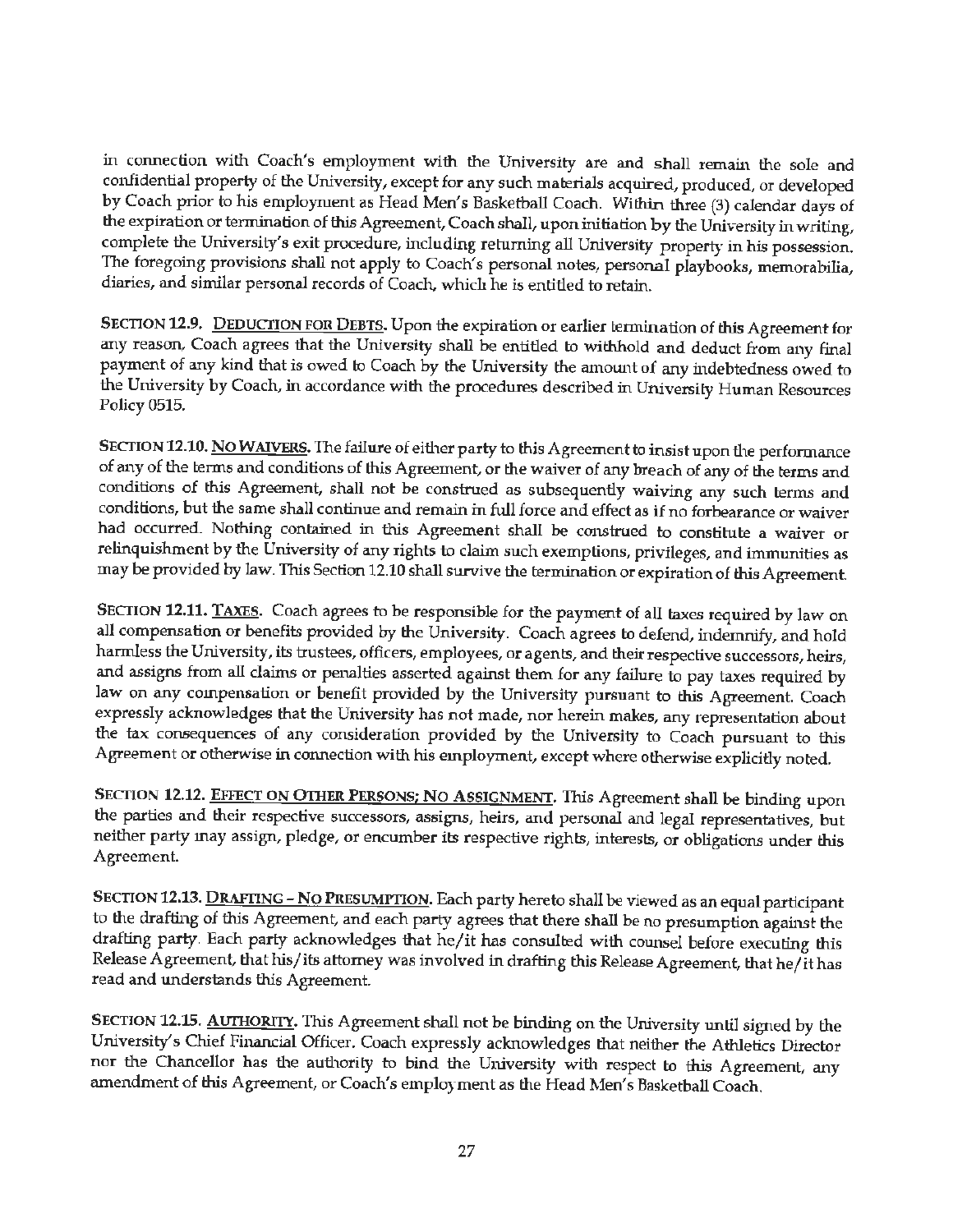SECTION **12.16.** COUNTERPARTS. This Agreement may be executed and delivered in any number of counterparts, each of which when executed and delivered shall be deemed to be an original, but all such counterparts shall together constitute one and the same Agreement. The exchange of copies of this Agreement and of signature pages by facsimile transmission, by electronic mail in "portable document format ("pdf") form, or by any other electronic means intended to preserve the graphic and pictorial appearance of a document, or by combination of such means, shall constitute effective execution and delivery of this Agreement as to the parties and may be used in lieu of the original Agreement for all purposes. Signatures of the parties transmitted by the foregoing means shall be deemed to be the original signatures for all purposes.

**IN WITNESS WHEREOF,** the parties hereto have executed this Employment Agreement on the dates shown below.

**THE UNIVERSITY OF TENNESSEE** 

By: Phillip Fulmer

Director of Athletics The University of Tennessee, Knoxville

**RICK BARNES** 

Rick Barnes

-4-18

**Date** 

 $9 - 2 - 8$ 

**Date** 

Dr. Wayne T. Davis **Interim Chancellor The University of Tennessee, Knoxville** 

Date

David 7 Miller

David L. Miller Chief Financial Officer The University of Tennessee

..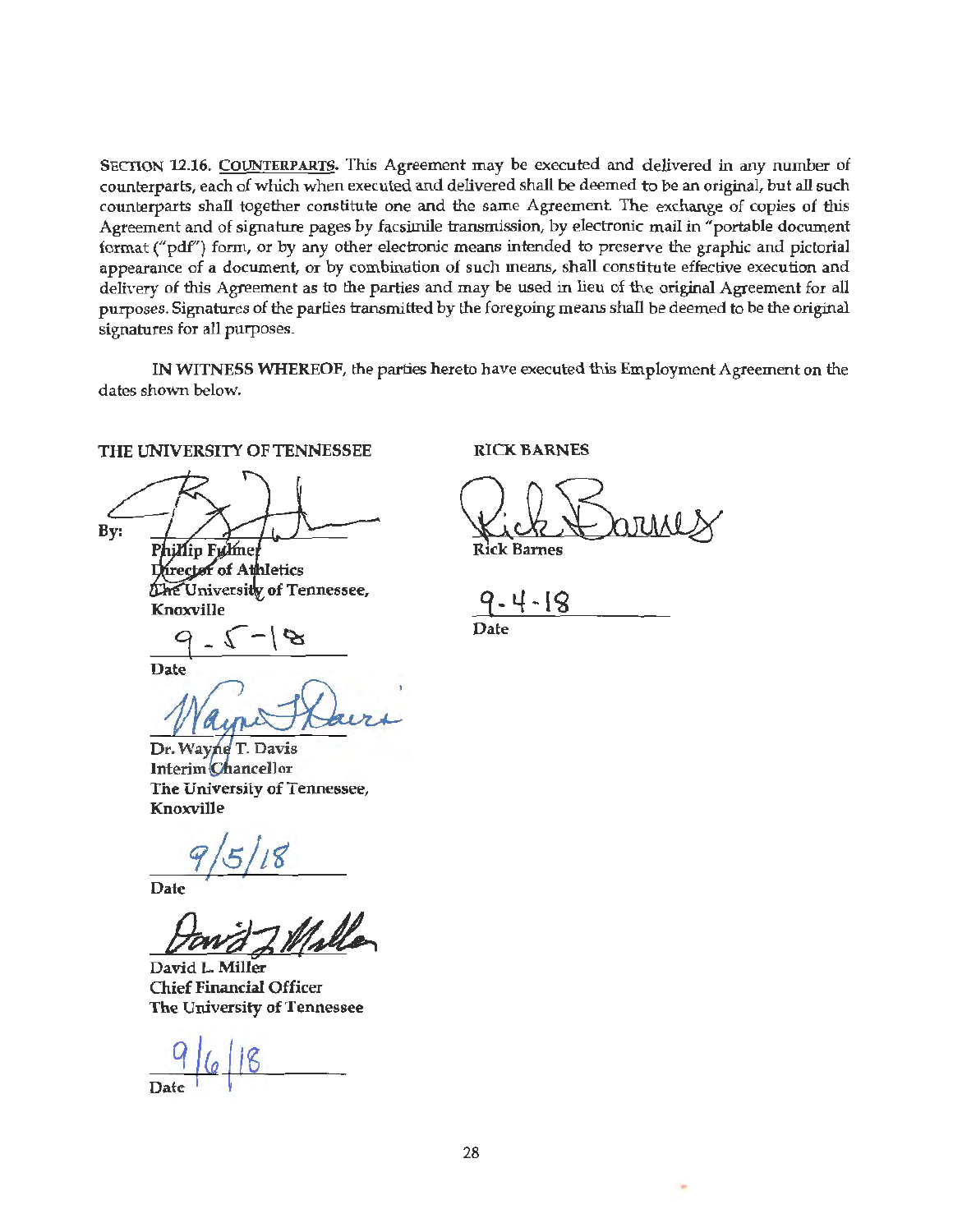#### **APPENDIX A**

#### **RELEASE AGREEMENT**

This Release Agreement ("Release Agreement") is entered into by and between THE **UNIVERSITY OF TENNESSEE** ("University"), an instrumentality of the State of Tennessee, for and on behalf of The University of Tennessee, Knoxville ("UTK") and UTK's Athletics Department, (collectively, the "University"), and **RICK BARNES** ("Coach") (collectively, the "Parties").

,VHEREAS, the University and Coach are parties to an Employment Agreement fully executed on *[INSERT DATE],* and subsequently amended by *[INSERT APPROPRIATE REFERENCES TO AMENDMENTS TO EMPLOYMENT AGREEMENT]* (collectively, "Employment Agreement"), pursuant to which Coach has been employed as the head coach of UTK's intercollegiate men's basketball team; and

WHEREAS, the University has terminated Coach's employment without cause (as that term is defined in the Employment Agreement) effective on *[INSERT DATE]* ("Separation Date"); and

WHEREAS, pursuant to the Employment Agreement, the University is obligated, subject to the terms and conditions found therein, to make certain payments to Coach; and

WHEREAS, as one condition precedent to the University's payment obligations to Coach, Coach shall execute this Release Agreement in favor of the University;

NOW, THEREFORE, in consideration of the promises herein and other good and valuable consideration, the receipt and sufficiency of which is hereby acknowledged, the Parties agree as follows:

#### Consideration

1. Coach acknowledges that the compensation and other consideration set forth in Section 3.1 of the Employment Agreement is sufficient consideration to support this Release Agreement and that there is consideration supporting this Release Agreement that is in addition to anything to which Coach is already entitled. Coach represents that he has not suffered or sustained any work-related injury or illness that would give rise to a claim under worker's compensation laws. Coach further represents that, if applicable, he has received all leave and benefits to which he may have been entitled under the Family and Medical Leave Act. The University acknowledges that the consideration set forth in Section 3.1 of the Employment Agreement is sufficient consideration to support this Release Agreement.

#### Release of All Oaims by Coach

2. Coach irrevocably and unconditionally releases the University, its current and former Trustees, Presidents, Chancellors, officers, employees, agents, representatives, successors, assigns, and related entities (the "Released Parties") from any and all causes of action, suits, claims, liabilities, damages, demands, costs, attorneys' fees, agreements, promises, rights, obligations, debts, equities, and actions, under all legal theories of whatever kind, in law or in equity, in contract or tort or public policy, both known and unknown, suspected and unsuspected, disclosed and undisclosed, actual or consequential, specific and general, however denominated against the Released Parties that are or were related to Coach's employment by the University. Coach acknowledges and agrees that he is releasing all known and unknown claims, promises, causes of action, or similar rights of any type that he may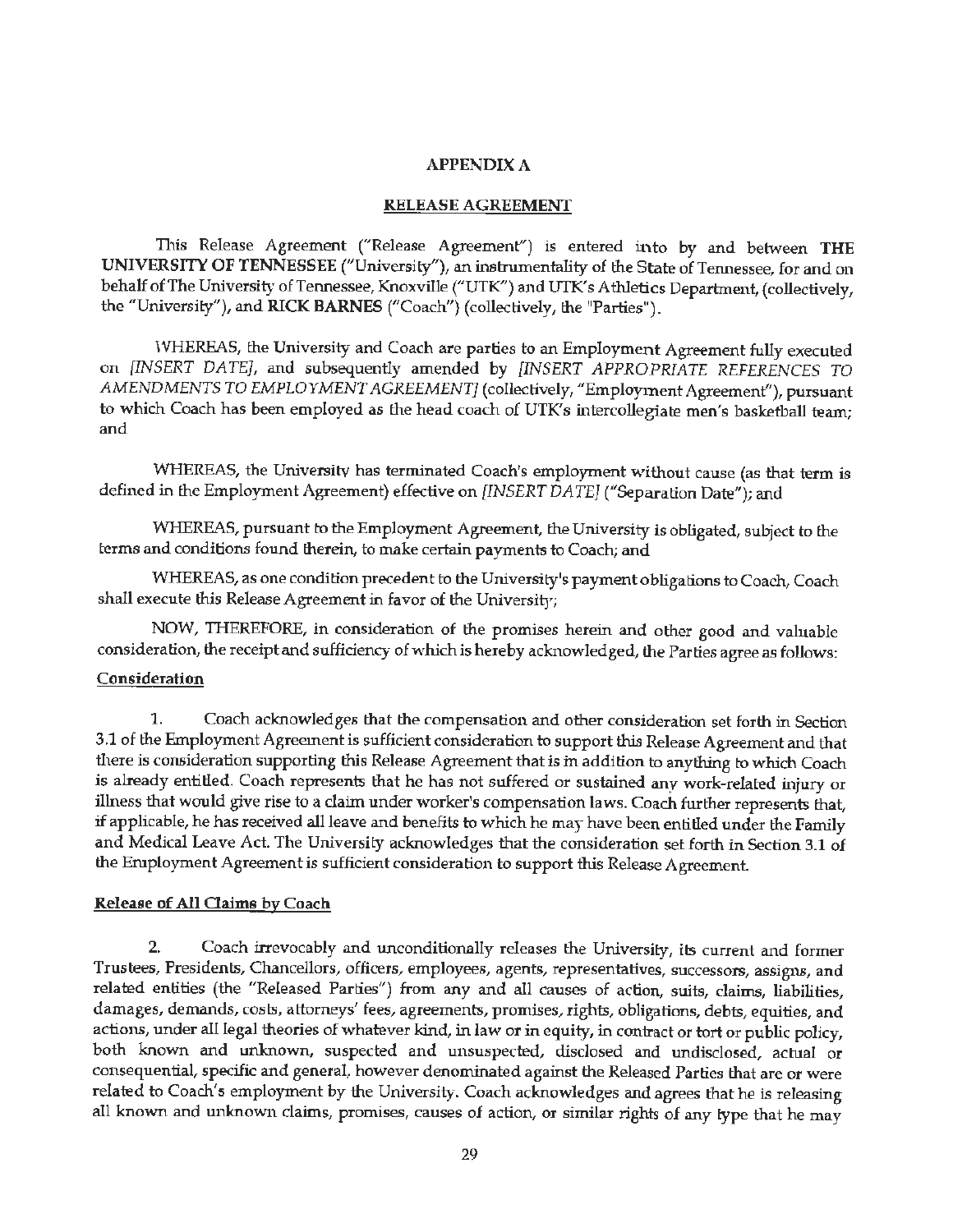have against the Released Parties, except that he does not release any claim relating to: (i) the right to enforce Section 3.1 of the Employment Agreement; (ii) the right, if any, to claim government-provided unemployment benefits; or (iii) any rights or claims which may arise or accrue after he signs this Release Agreement.

3. Coach acknowledges that the claims he is releasing may arise under many different laws (including statutes, regulations, other administrative guidance, and common law doctrines), including, but by no means limited to: the Age Discrimination in Employment Act ("ADEA'') and the Older Workers Benefit Protection Act ("OWBPA"); Title VII of the Gvil Rights Act of 1964; the Tennessee Human Rights Act; Section 1983 of the Civil Rights Act of 1866; the Equal Pay Act; the Americans With Disabilities Act(" ADA") and the Rehabilitation Act of 1973; the Fair Labor Standards Act of 1938 or state laws regulating wage and hour matters; the Family and Medical Leave Act of 1993 and any corresponding state laws; USERRA and any other laws relating to veterans' reemployment rights; and any claims under any tort or contract theory, including without limitation for breach of the Employment Agreement.

4. Coach acknowledges that he is entering into this Release Agreement voluntarily. He understands and acknowledges that he is releasing claims of which he may not be aware, that this is his knowing and voluntary intent, even though he may claim in the future to regret having signed this Release Agreement. Coach expressly waives all rights under any law that is intended to protect him from waiving unknown claims and is aware of the significance of doing so.

5. Coach asserts and acknowledges that he has not filed or caused to be filed any lawsuit, complaint, claim, or demand with respect to any claim this Release Agreement purports to waive. Coach further agrees never to file or prosecute a lawsuit based on such claims and never to seek any damages, injunctive, or other relief against the Released Parties with respect to claims released in this Release Agreement. Coach further agrees never to file or prosecute a lawsuit, complaint, claim or demand against the University, whether in state or federal court, in the Tennessee Claims Commission or elsewhere, based upon any acts or omissions released by this Release Agreement and agrees never to seek any damages, injunctive, or other relief against the University or any of its agents with respect to acts or omissions released by this Release Agreement. Coach has not assigned or transferred any claim covered by this Release Agreement, and he has not attempted or purported to do so. In the event Coach nevertheless institutes a lawsuit against any of the Released Persons that is expressly prohibited pursuant to the terms of this Release Agreement, or accepts recovery under one brought on his behalf, Coach agrees, only to the extent permitted by law: (i) to immediately return to the University all financial and other consideration provided by the University pursuant to Section 3.1 of the Employment Agreement; and (ii) to pay the University its damages, costs and attorneys' fees incurred in enforcing this Release Agreement

6. The parties acknowledge that although Coach waives his right to recover money damages for any claim in any forum, he does not waive his right to initiate or participate in any investigation by the EEOC or Tennessee Human Rights Commission regarding a claim of discrimination or his right to initiate or participate in an investigation by any other government agency.

7. Coach represents and warrants that he has disclosed to the University any and all violations of any Governing Athletic Rules or University Rules, as defined in the Employment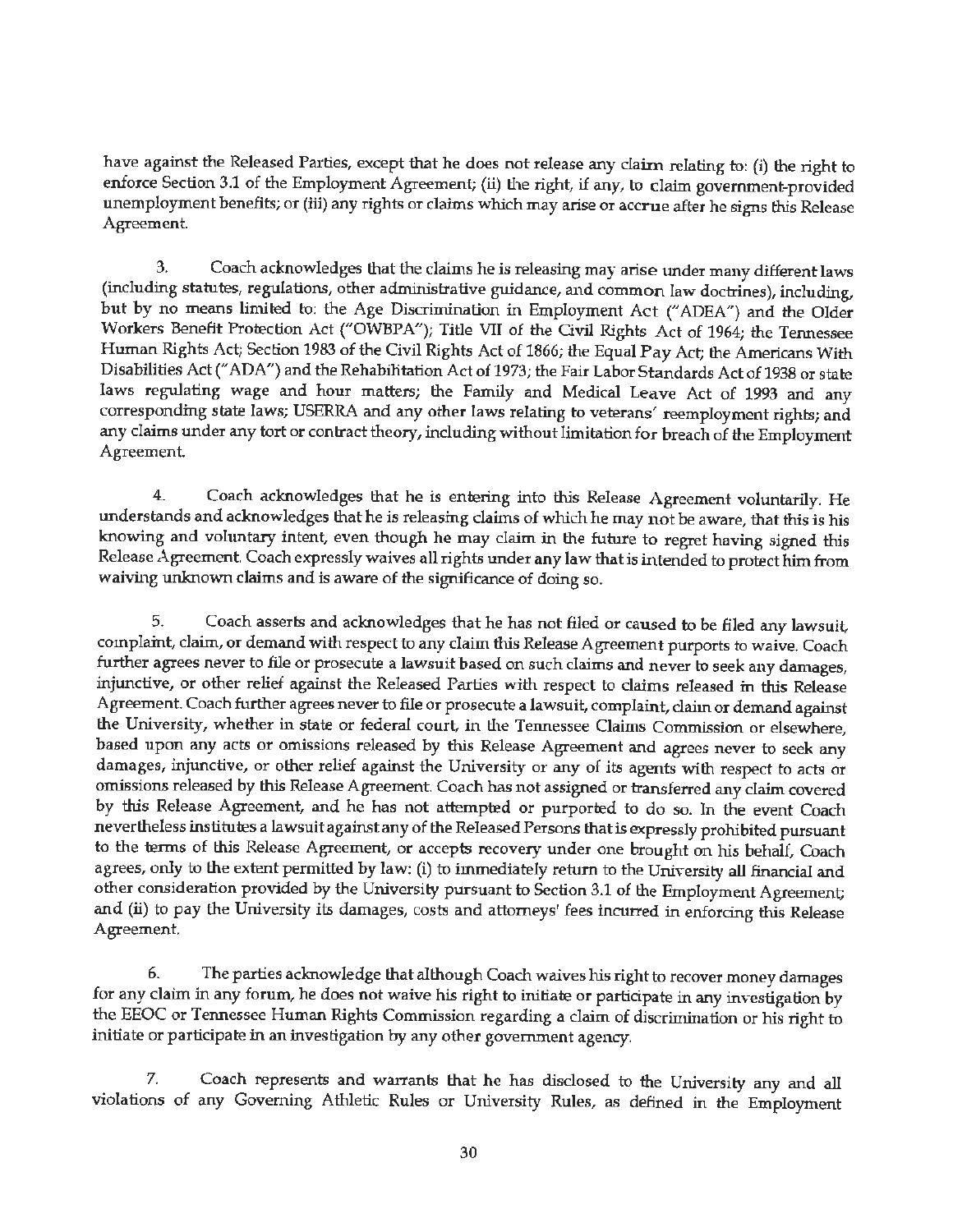Agreement, by himself or by others of which he has knowledge; and that, other than what he has disclosed to the University, he has no knowledge of or reasonable cause to believe there exists any other violation or potential violation of any Governing Athletic Rules or University Rule by himself or any other University employee or representative of the University's athletics interests prior to the date on which he executed this Release Agreement.

8. The University hereby expressly advises Coach to consult with an attorney before executing this Release Agreement. Coach acknowledges that he has consulted with counsel before executing this Release Agreement, and that his attorney was involved in drafting this Release Agreement.

9. Coach acknowledges that he was provided with this Release Agreement more than twenty-one (21) calendar days in advance of the Separation Date, and that he has had more than twentyone (21) calendar days to consider and accept the terms of this Release Agreement by signing below, and returning it to the University's Office of the General Counsel.

10. Coach acknowledges that his decision to execute this Release Agreement is revocable for a period of seven (7) calendar days following his execution of this Release Agreement. To revoke this Release Agreement, Coach shall deliver a revocation letter, in the manner specified below, to the University's Office of the General Counsel no later than 5:00 p.m. on the seventh (7th) day after the date Coach has signed this Release Agreement. This Release Agreement becomes effective and enforceable only if the seven-day revocation period has expired without revocation. The parties acknowledge that the seven-day revocation period cannot be waived.

# Release of Claims by the University

11. The University, for itself, its assigns, and successors, hereby releases Coach, his heirs, assigns, and executors from any and all actions, causes of action, claims, demands, damages, costs, attorneys' fees, expenses, compensation, benefits, leave, wages, and all other damages, and all incidental or consequential damages on account of, or related to, any and all actions or omissions of Coach which are suspected and unsuspected, disclosed and undisclosed, actual or consequential, specific and general, however denominated against the Coach, known or unknown by the University, or reasonably should be known by the University, and have occurred at any time up to the date on which the University signs this Release Agreement.

# **Miscellaneous**

12. Effective notice to the University shall *be* accomplished only by delivering a document in person or by tracked carrier to Office of the General Counsel, 719 Andy Holt Tower, Knoxville, Tennessee 37996-0170, or by fax to (865) 974-0100.

13. Coach and the University shall be subject to other provisions of the Employment Agreement that survive the termination of the Employment Agreement.

14. This Agreement is intended to finally and fully conclude the employment relationship between Coach and the University and shall not be interpreted as an admission by either Coach or the University of any wrongdoing or any violation of federal, state or local law, regulation, or ordinance.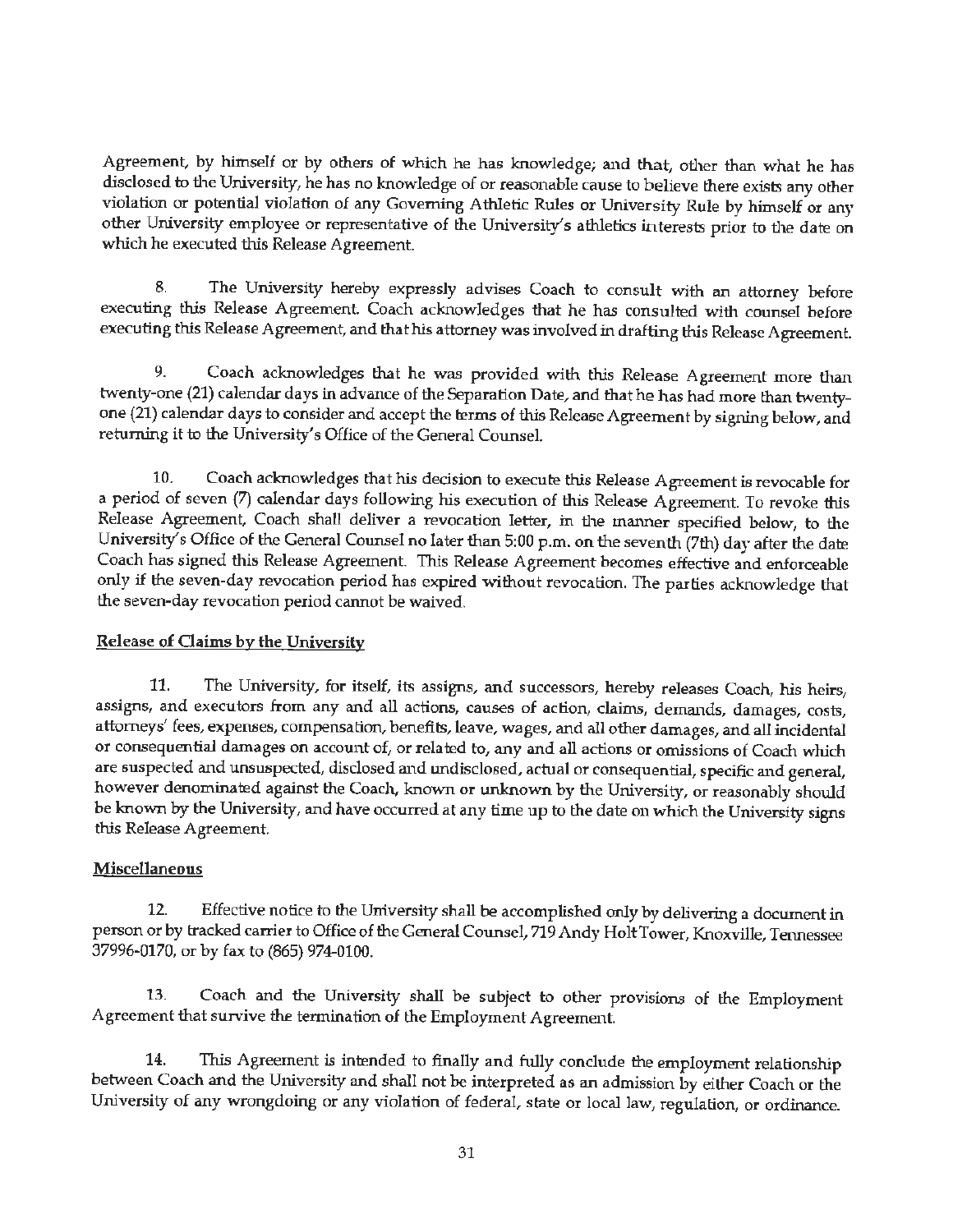The University specifically denies that it, or any of the Released Parties, has ever committed any wrongdoing whatsoever against Coach.

15. The Employment Agreement and this Release Agreement constitute the entire agreement between the parties with respect to the subject matter of the Employment Agreement and this Release Agreement. This Release Agreement may not be modified or canceled in any manner except in writing, signed by Coach and an authorized official of the University. Coach acknowledges that the University has made no representations or promises to him, other than those in this Release Agreement or the Employment Agreement. If any provision in this Release Agreement is found to be unenforceable, all other provisions shall remain fully enforceable. The covenants set forth in this Release Agreement shalI be considered and construed as separate and independent covenants.

16. This Release Agreement shall be construed as a whole according to its fair meaning. It shall not be construed strictly for or against either party.

17. This Release Agreement shall be governed by the law of the State of Tennessee. The parties acknowledge that the University is subject to the provisions of the Tennessee Public Records Act, particularly Tenn. Code Ann. §§ 10-7-503 to 10-7-506, and that in accordance with that Act, copies of this Release Agreement shall be available to the public upon appropriate request

18. This Release Agreement may be executed in multiple counterparts, each of which shall be regarded for all purposes as an original constituting but one and the same instrument.

READ THIS ENTIRE RELEASE AGREEMENT AND CAREFULLY CONSIDER ALL OF ITS PROVISIONS BEFORE SIGNING IT. IT INCLUDES A RELEASE OF KNOWN AND UNKNOWN CLAIMS. YOU SHOULD CONSULT YOUR ATTORNEY BEFORE SIGNING THIS RELEASE AGREEMENT.

*[signature page follows* - *remainder of page intentionally left blank]*